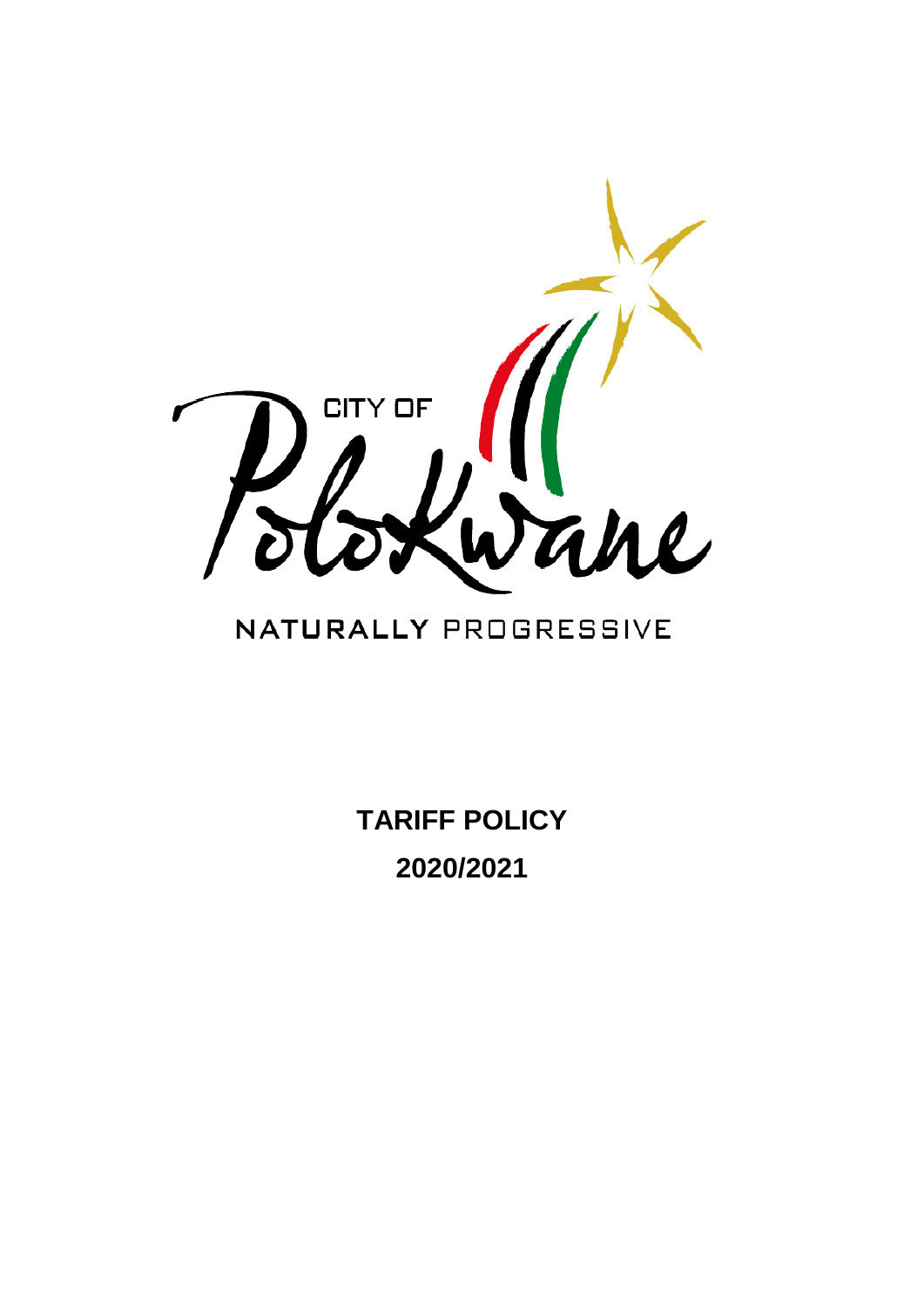## **INDEX**

## **PAGE**

| 1.               | <b>PREAMBLE</b>                                              | 3              |
|------------------|--------------------------------------------------------------|----------------|
| 2.               | <b>DEFINITIONS</b>                                           | 4              |
| 3.               | <b>PURPOSE OF POLICY</b>                                     | 5              |
| 4.               | <b>TARIFF PRINCIPLES</b>                                     | $5-6$          |
| 5.               | <b>CATEGORIES OF CONSUMERS</b>                               | $\overline{7}$ |
| 6.               | <b>INCENTIVE POLICY</b>                                      | 8              |
| $\overline{7}$ . | <b>PROPERTY RATES POLICY</b>                                 | 8              |
| 8.               | <b>INDIGENT RELIEF</b>                                       | 8              |
| 9.               | <b>SERVICE, EXPENDITURE CLASSIFICATION AND COST ELEMENTS</b> | $8 - 9$        |
| 10.              | <b>TARIFF TYPES</b>                                          | $9 - 10$       |
| 11.              | <b>CALCULATION OF TARIFFS FOR MAJOR SERVICES</b>             | $10 - 23$      |
| 12.              | NOTIFICATION OF TARIFFS, FEES AND SERVICE CHARGES            | 23             |
| 13.              | <b>IMPLEMENTING AND PHASING-IN OF THE POLICY</b>             | $23 - 24$      |
| 14.              | <b>PROCEDURES AND ACCOUNTABILITY</b>                         | 24             |
| 15.              | <b>SHORT TITLE</b>                                           | 24             |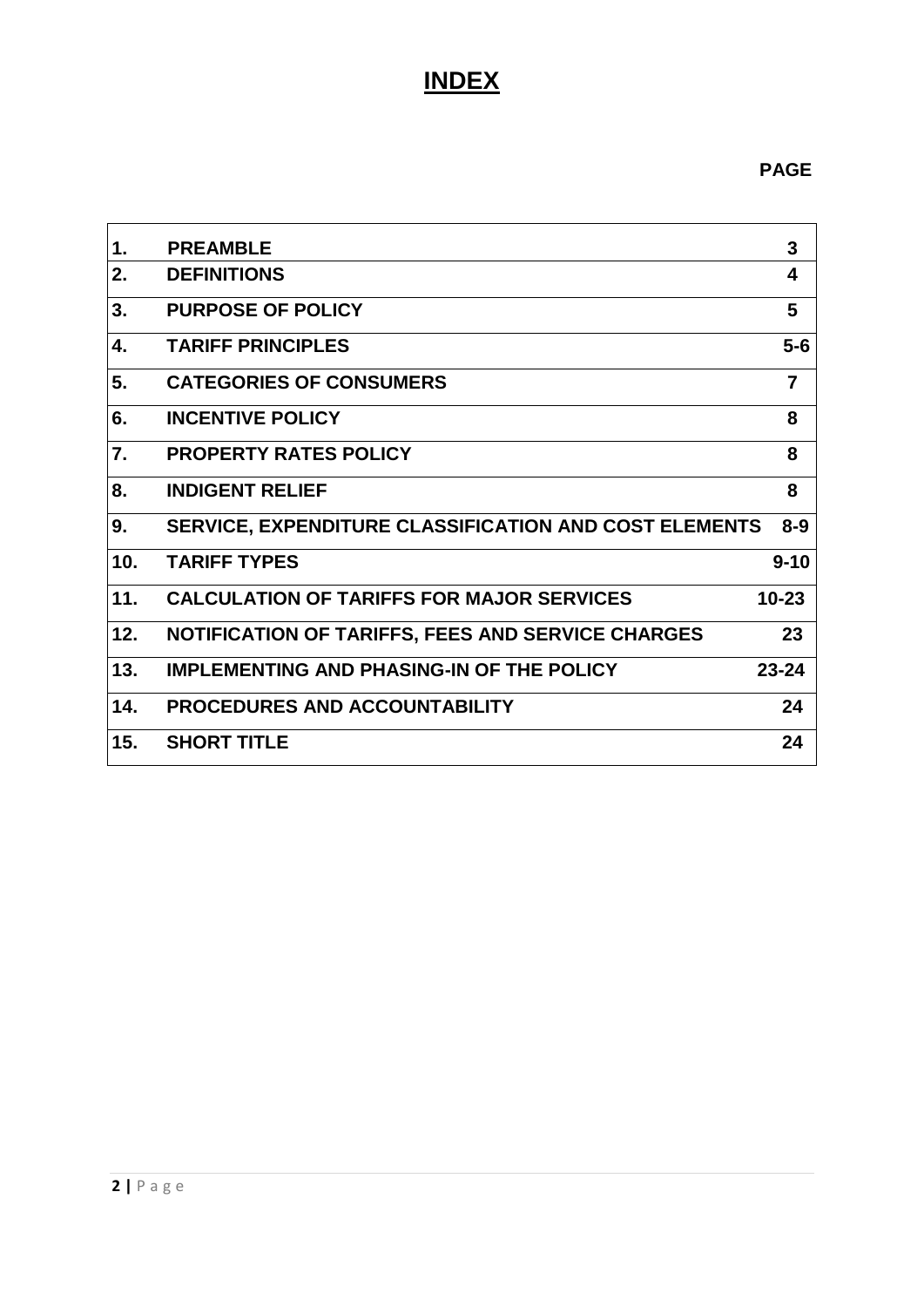## **PREAMBLE**

**Whereas** section 74 of the Local Government: Municipal Systems Act, 2000 (Act No 32 of 2000) requires a municipal council to adopt a tariff policy on the levying of fees for municipal services;

**And whereas** the tariff policy should at least include the principles contained in section 74(2) of the Act, thus giving effect to the By-Law required in terms of section 75 of the Act;

**And whereas** the tariff policy may differentiate between different categories of users, debtors, service providers, service standards and geographical areas as long as such differentiations do not amount up to unfair discrimination;

**Now therefore** the Municipal Council of the Polokwane Municipality adopts the following Tariff Policy: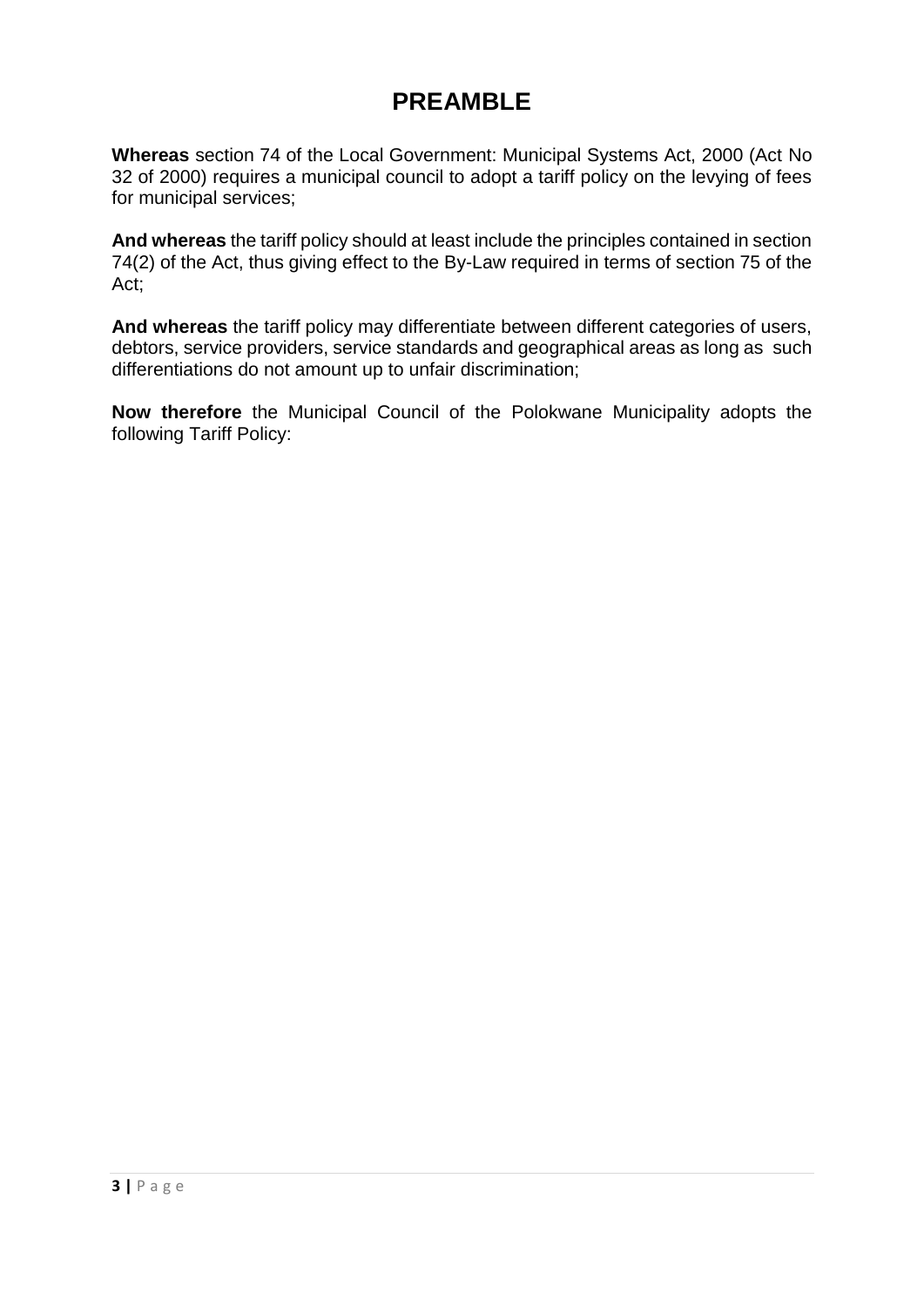## **1. DEFINITIONS**

## In this tariff policy, unless the context otherwise indicates –

| "basic service"                                                | means the amount or level of any municipal service that is necessary to ensure an acceptable and reasonable quality of<br>life and which, if not provided, could endanger public health or safety of the environment and for the purposes of this policy<br>are restricted to electricity, refuse, sewage and water services;                                                                                                                                                                                                                                                                               |
|----------------------------------------------------------------|-------------------------------------------------------------------------------------------------------------------------------------------------------------------------------------------------------------------------------------------------------------------------------------------------------------------------------------------------------------------------------------------------------------------------------------------------------------------------------------------------------------------------------------------------------------------------------------------------------------|
| "break even"                                                   | means the financial situation where the income derived by the Municipality from the supply of a service is equal to the<br>aggregate of the fixed and the variable costs associated with the provision of the service concerned;                                                                                                                                                                                                                                                                                                                                                                            |
| "capital<br>contributions"                                     | means the tariffs payable in respect of the water, electricity, sewage, storm water, roads and refuse removal infrastructure<br>of the Municipality and which amounts exclude amounts payable towards the operational and maintenance costs of such<br>infrastructure;                                                                                                                                                                                                                                                                                                                                      |
| "Commercial<br>Unit/Erf"                                       | means a self-contained or lettable section within a building or a group of buildings on the same plot excluding short term<br>residential accommodation establishments for e.g. hotels, bed & breakfast, guest houses etc. An owner of a commercial<br>property may annually choose between being levied either per erf or per commercial unit for water and sewage basic<br>charges. This choice must be applied on or before 30 September of each financial year.                                                                                                                                         |
| "community<br>services"                                        | means the services referred to in paragraph 5(1)(c) and in respect of which the tariffs are set at a level that the costs of the<br>services are not recovered fully from public service charges and are of a regulatory nature;                                                                                                                                                                                                                                                                                                                                                                            |
| "consumer,<br>customer, owner,<br>occupier, account<br>holder" | means individuals and other legal entities against whom a tariff, fee, charge or other levy specific to identifiable services<br>are levied. The levying of tariffs, fees, charges, etc depends on statutory clauses, approved tariffs in terms of by-laws,<br>contracts, agreements or tacit uses of services in certain circumstances. Such levies are payable on presentation of any<br>invoice or monthly statement issued by the Municipal Manager. Payments are due by the date indicated for the transaction<br>in an agreement, contract or on an invoice or monthly statement, as the case may be; |
| "Council" or<br>"municipal<br>council"                         | means a municipal council referred to in section 18 of the Local Government: Municipal Structures Act, 1998 (Act No 117<br>of 1998) and for purposes of this policy, the municipal council of the Municipality of Polokwane;                                                                                                                                                                                                                                                                                                                                                                                |
| "economic<br>services"                                         | means services that the Council has classified as such and the tariffs have been compiled with the intention that the total<br>costs of the services are recovered from customers;                                                                                                                                                                                                                                                                                                                                                                                                                          |
| "lifeline"                                                     | Available to pre-paid consumers whose connection is ≤30Amp with a maximum average consumption of 350 kWh<br>measured over a period of 12 months. This tariff is only available to Informal dwellings in informal settlements;                                                                                                                                                                                                                                                                                                                                                                               |
| "fixed costs"                                                  | means costs which do not vary with consumption or volume produced;                                                                                                                                                                                                                                                                                                                                                                                                                                                                                                                                          |
| "multi-purpose"                                                | In relation to a property, means the use of a property for more than one purpose;                                                                                                                                                                                                                                                                                                                                                                                                                                                                                                                           |
| "Municipality"                                                 | the institution that is responsible for the collection of funds and the provision of services to the customers of Polokwane;                                                                                                                                                                                                                                                                                                                                                                                                                                                                                |
| "Municipal<br>Manager"                                         | means the accounting officer appointed in terms of section 82 of the Local Government: Municipal Structures Act, 1998<br>(Act No 117 of 1998) and being the head of administration and accounting officer in terms of section 55 of the Local<br>Government: Municipal Systems Act, 2000 (Act No 32 of 2000) and includes any person:-<br>acting in such position; and<br>(a)<br>to whom the Municipal Manager has delegated a power, function or duty in respective of such a delegated power,<br>(b)<br>function or duty;                                                                                 |
| "resident "                                                    | means a person who normally resides in the municipal area;                                                                                                                                                                                                                                                                                                                                                                                                                                                                                                                                                  |
| "residential unit"                                             | Means a single residential erven, flats, townhouse and group development, retirement villages, guest houses, bed and<br>breakfast and households related consumers that do not fall in one of the above household consumer categories;                                                                                                                                                                                                                                                                                                                                                                      |
| "the Act"                                                      | means the Local Government: Municipal Systems Act, 2000 (Act No 32 of 2000);                                                                                                                                                                                                                                                                                                                                                                                                                                                                                                                                |
| "total cost"                                                   | means the sum of all fixed and variable costs associated with a service;                                                                                                                                                                                                                                                                                                                                                                                                                                                                                                                                    |
| "trading services"                                             | means services that the Council has classified as such and the tariffs have been compiled with the intention that the Council<br>makes a profit from the delivery of the services;                                                                                                                                                                                                                                                                                                                                                                                                                          |
| variable costs"                                                | means costs that vary with consumption or volume produced;                                                                                                                                                                                                                                                                                                                                                                                                                                                                                                                                                  |
| "wet Industry"                                                 | Defined as an industry using water as essential and fundamental input in the production process.                                                                                                                                                                                                                                                                                                                                                                                                                                                                                                            |
|                                                                |                                                                                                                                                                                                                                                                                                                                                                                                                                                                                                                                                                                                             |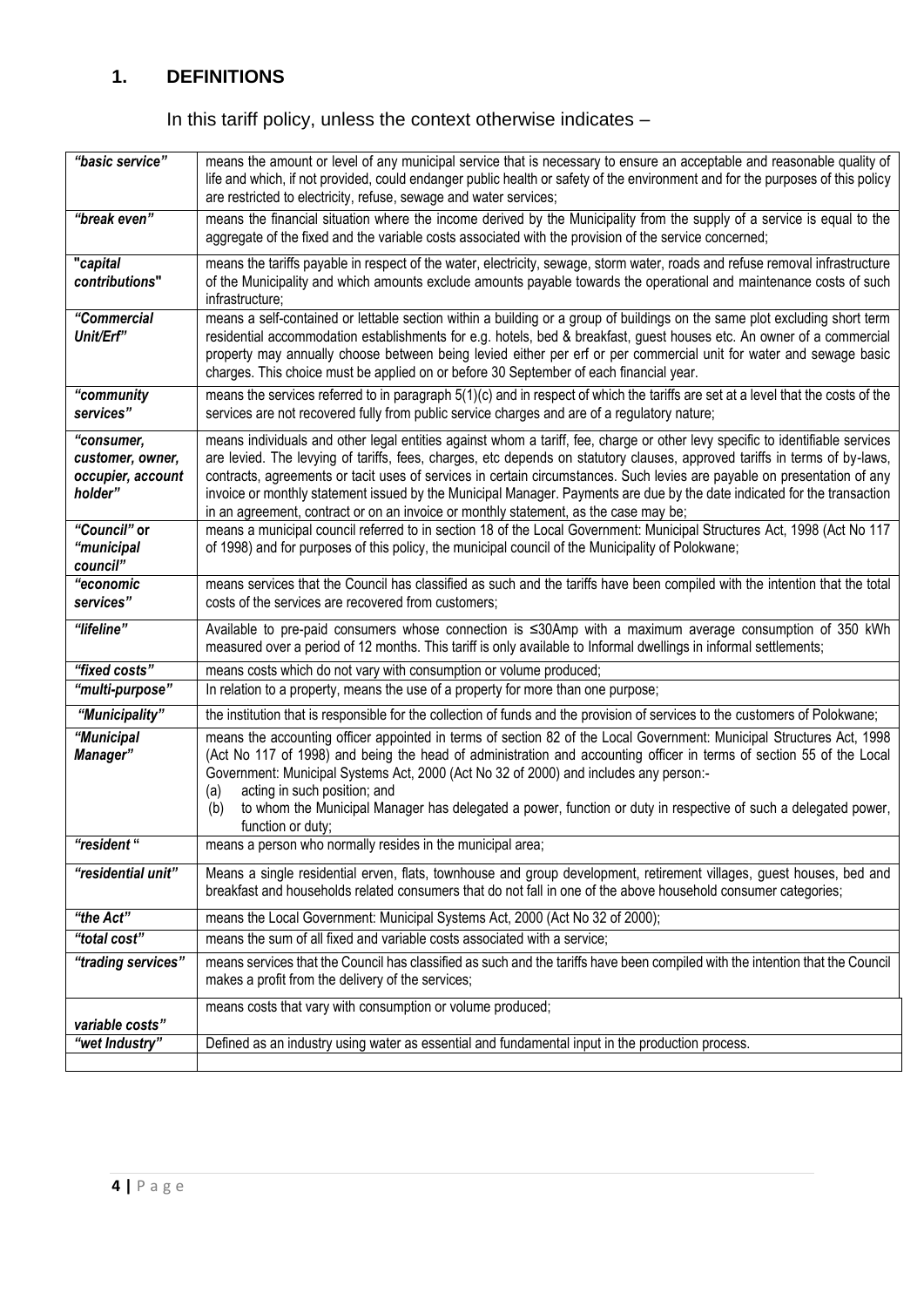## **2. PURPOSE OF POLICY**

The Polokwane Municipality wishes to achieve the following objectives by adopting this tariff policy:-

- 2.1. To comply with the provisions of section 74 of the Local Government: Municipal Systems Act, 2000 (Act No 32 of 2000).
- 2.2. To prescribe procedures for calculating tariffs where the Municipality wishes to appoint service providers in terms of section 76(b) of the Act.
- 2.3. To give guidance to the Portfolio Committee for Finance regarding tariff proposals that must be submitted to Council annually during the budgetary process.

#### **3. TARIFF PRINCIPLES**

The Polokwane Municipality wishes to record that the following tariff principles will apply:-

- 3.1. Service tariffs imposed by the Municipality shall be viewed as user charges and shall not be viewed as taxes, and therefore the financial ability of the relevant user of the services to which such tariffs relate, shall not be considered as a criterion.
- 3.2. Tariffs for the four major services rendered by the Municipality, namely:
	- (a) electricity;
	- (b) water;
	- (c) sewer (waste water); and
	- (d) refuse removal (solid waste),

shall, as far as possible, be calculated at a level which will recover all expenses associated with the rendering of these services.

- 3.3. During the annual budget processes, the Municipality shall, as far as circumstances reasonably permit, ensure that the tariffs levied in respect of the four major services generate operating surpluses.
- 3.4. Surpluses generated on major services will be determined during the approval of the annual operating budget.
- 3.5. Surpluses generated on major services shall be applied in relief of property rates.
- 3.6. To prevent existing consumers from subsidising the capital costs associated with new developments and subdivisions the Municipality will plan and manage the extension of services in such a manner that it will not impact negatively on the fixed costs and availability charges of existing tariffs.
- 3.7. Capital contributions to finance new developments and subdivisions will be required from all developers.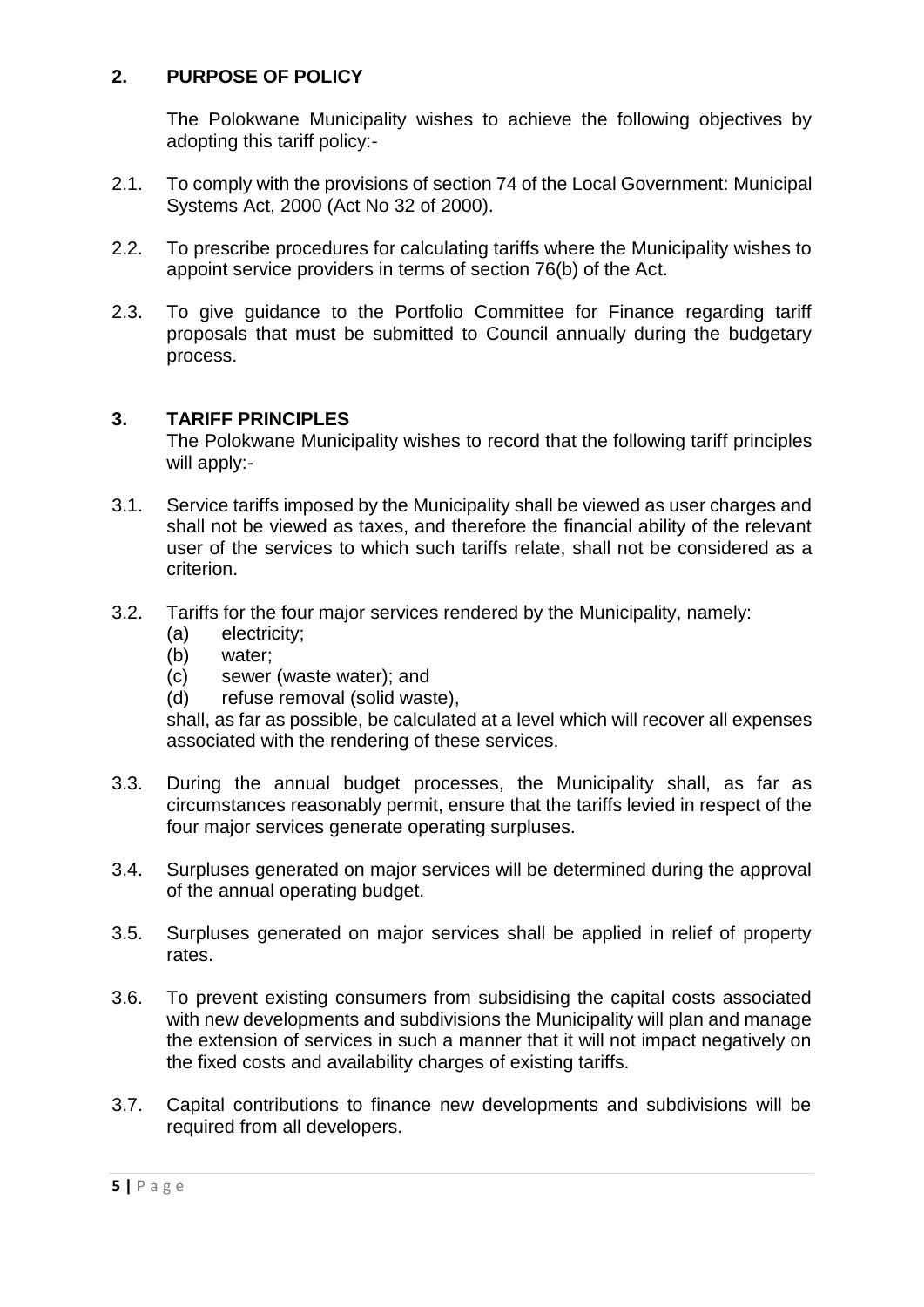- 3.8. All users of municipal services, within a category of users, will be treated equitably.
- 3.9. The amount payable by consumers and/or owners will generally be in proportion to usage of the service.
- 3.10. The Municipality shall develop, approve and at least annually review an indigent support policy for the municipal area. This policy shall set out clearly the Municipality's cost recovery policy in respect of the tariffs which it levies on registered indigents, and the implications of such policy for the tariffs which it imposes on other users and consumers in the municipal region.
- 3.11. Subject to annual budgetary provisions and the availability of funds from National Treasury through the equitable share contribution the Municipality may consider supplying free basic services to categories of consumers.
- 3.12. In the case of directly measurable services, namely electricity and water, the consumption of such services shall be properly metered by the Municipality, and meters shall be read, wherever circumstances reasonably permit, on a monthly basis.
- 3.13. Tariffs must reflect the total cost of services.
- 3.14. Tariffs must be set at a level that facilitates the sustainability of services. Sustainability will be achieved by ensuring that:-
	- (a) Cash inflows cover cash outflows. This means that sufficient provision for working capital and bad debts will be made.
	- (b) Access to the capital market is maintained. This will be achieved by providing for the repayment of capital, maintaining sufficient liquidity levels and making profits on trading services in order to subsidise property rates and general services.
	- (c) Service providers retain a fair rate of return on their investments.
- 3.15. Provision may be made in appropriate circumstances for surcharges on tariffs.
- 3.16. Efficient and effective use of resources may be encouraged by providing for penalties to prohibit or restrict exorbitant use.
- 3.17. The extent of subsidisation of tariffs will be disclosed and such disclosure will include the extent of subsidisation of the indigent or incentives for local development.
- 3.18. Provisions may be made for the subsidisation of the indigent and the promotion of local economic development by creating costs votes in the service budgets and including the costs in tariff calculations.
- 3.19. VAT is excluded in all tariffs unless indicated.
- 3.20. This policy shall be binding on all tariffs other than those governed by legislation which supersedes the Act.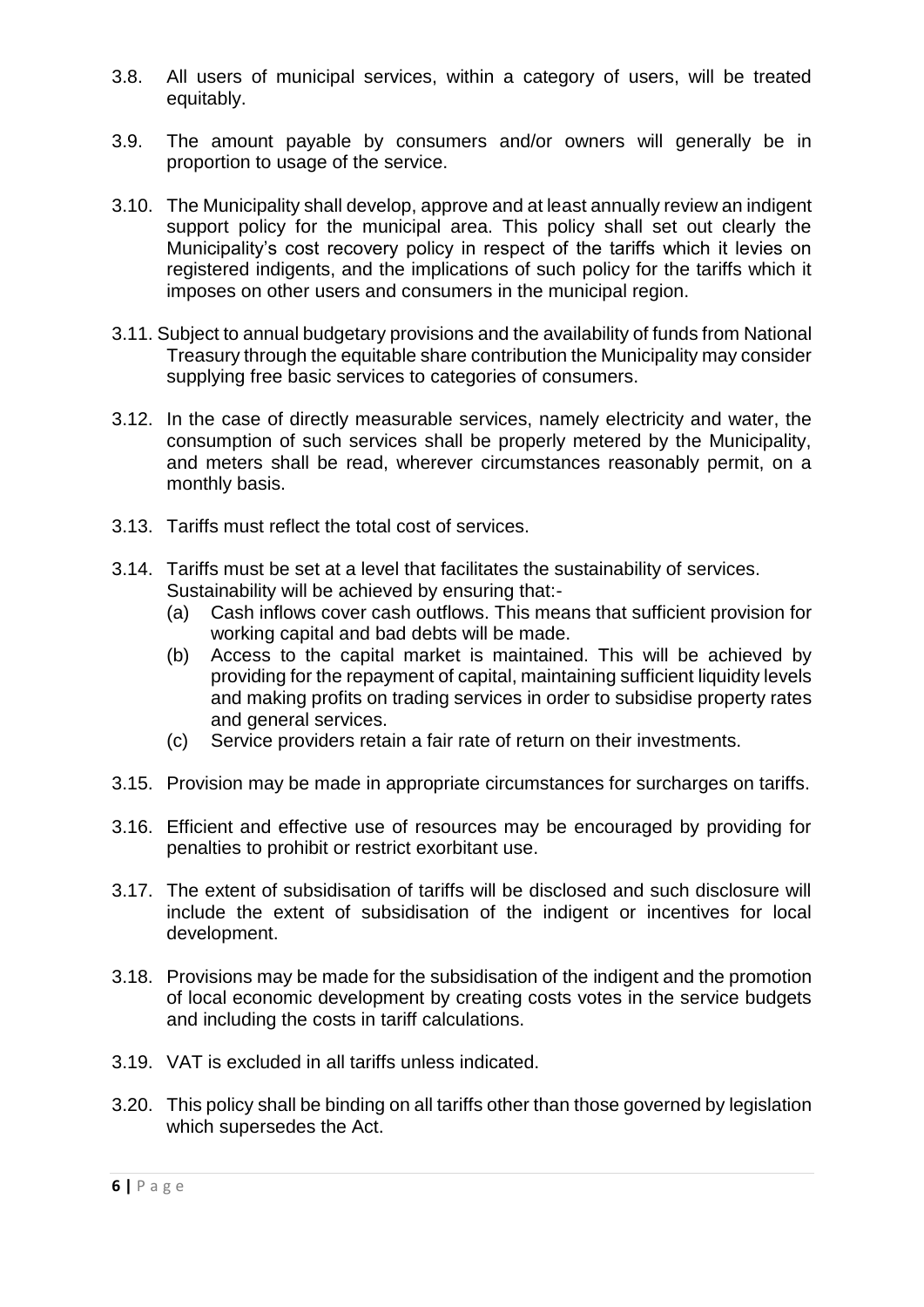- 3.21. A property used for multiple purposes must, for purposes related to the services concerned and the categories of users will be calculated at the appropriate and applicable rate for each distinct use of the property.
- 3.22. In order to provide the Municipality with appropriate security for payment of amounts owing to it from time to time for services rendered, the Council shall impose a system of deposits payable by customers. The deposits shall be set with due regard to the potential financial risk associated with the amounts owing from time to time as well as sufficient provision for working capital. The level of the deposits shall be revised annually and the Municipality may introduce transitional arrangements in respect of existing users.

## **4. CATEGORIES OF CONSUMERS**

- 4.1. Separate tariff structures may be imposed for the following categories of consumers (which the council may change):
	- (a) domestic consumers;
	- (b) commercial consumers;
	- (c) industrial consumers;
	- (d) agricultural consumers;
	- (e) organs of state;
	- (f) municipality;
	- (g) consumers with whom special agreements were made;
	- (h) consumers in certain geographical areas;
	- (i) sport and recreation facilities
	- (j) private schools & educational institutions; and
	- (k) public benefit organisations and such like institutions.
- 4.2. Council may differentiate between different categories of users, debtors, service providers, services, service standards, geographical areas and other matters as long as the differentiation does not amount to of these tariffs be assigned to a category determined by the council for properties used for a purpose corresponding with the dominant use of the property if the Municipality cannot readily make an apportionment in unfair discrimination.
- 4.3. Where there are substantial differences between the infrastructures used to provide services to specific groups of users within a category and/or standard of services provided, the Council can, after considering a report by the Municipal Manager or the relevant Director, determine differentiated tariffs for the different consumers within the specific category.
- 4.4. Differentiated tariffs must be based on one or more of the following elements; infrastructure costs, volume usage, availability and service standards.
- 4.5. If, for purposes of determining the tariff applicable to a particular user or category of users, the user or category of users has not specifically by definition been included under a defined category of users, the Municipal Manager shall, by applying the closest match principle, determine the category under which the user or category of users fits in best taking into account the nature of the service concerned and the user or category of users involved.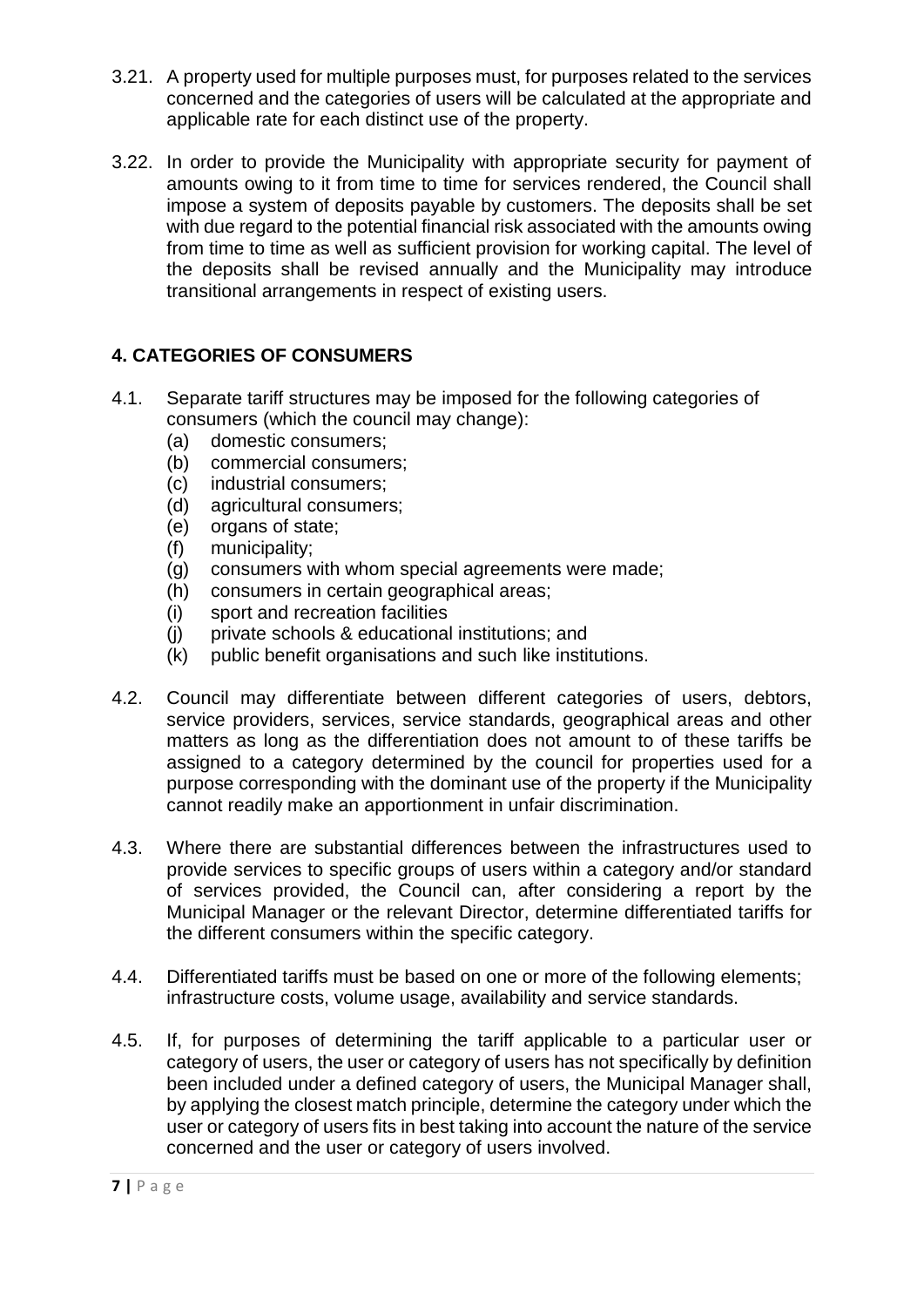## **5. INCENTIVE POLICY.**

5.1. Tariffs will not reflect incentives for investment or to promote economic

## **6. PROPERTY RATES POLICY.**

The property rates will be levied in terms of the Municipal Property Rates Act and the cent amount in a rand will be levied in a tariff schedule as approved by Council.

## **7. INDIGENT RELIEF.**

- 7.1. Tariffs will not reflect relief granted to indigent households. Such relief will be developed as a separate policy and be subject to the discretion of Council as to its sustainability.
- 7.2. All such relief will be reflected, accounted for and disclosed separately in invoices, account statements, budgets, financial statements or reports.
- 7.3. During implementation of such policy, recognition will be taken that the existing tariffs and procedures may require amendment to accommodate the above clauses and that such amendments will be phased in over time.
- 7.4. Indigent households are expected to manage their consumption of services within the levels of relief granted.
- 7.5. Assistance and management of indigent households is contained in the Customer Care and Debt Collection Policy/By-Law. The Municipality, however, retains the right to limit consumption through prepaid meters or restriction if the accounts of assisted households fall into arrears.

## **8. SERVICE, EXPENDITURE CLASSIFICATION AND COST ELEMENTS**

## 8.1. **Service classification**

- 8.1.1. To isolate the costs associated with a service, the Municipal Manager shall, subject to the guidelines provided by the National Treasury, Generally Recognised Accounting Practice (GRAP) and Executive Mayoral Committee of the Council, provide for the classification of services into the following categories: -
	- (i) trading services;
	- (ii) economic services;
	- (iii) community services; and
	- (iv) subsidised services.
- 8.1.2. Trading and economic services must be financially ring-fenced and financed from service charges while community and subsidised services will be financed from rates and related income.

## 8.2. **Expenditure classification**

Expenditure will be classified in accordance with GRAP.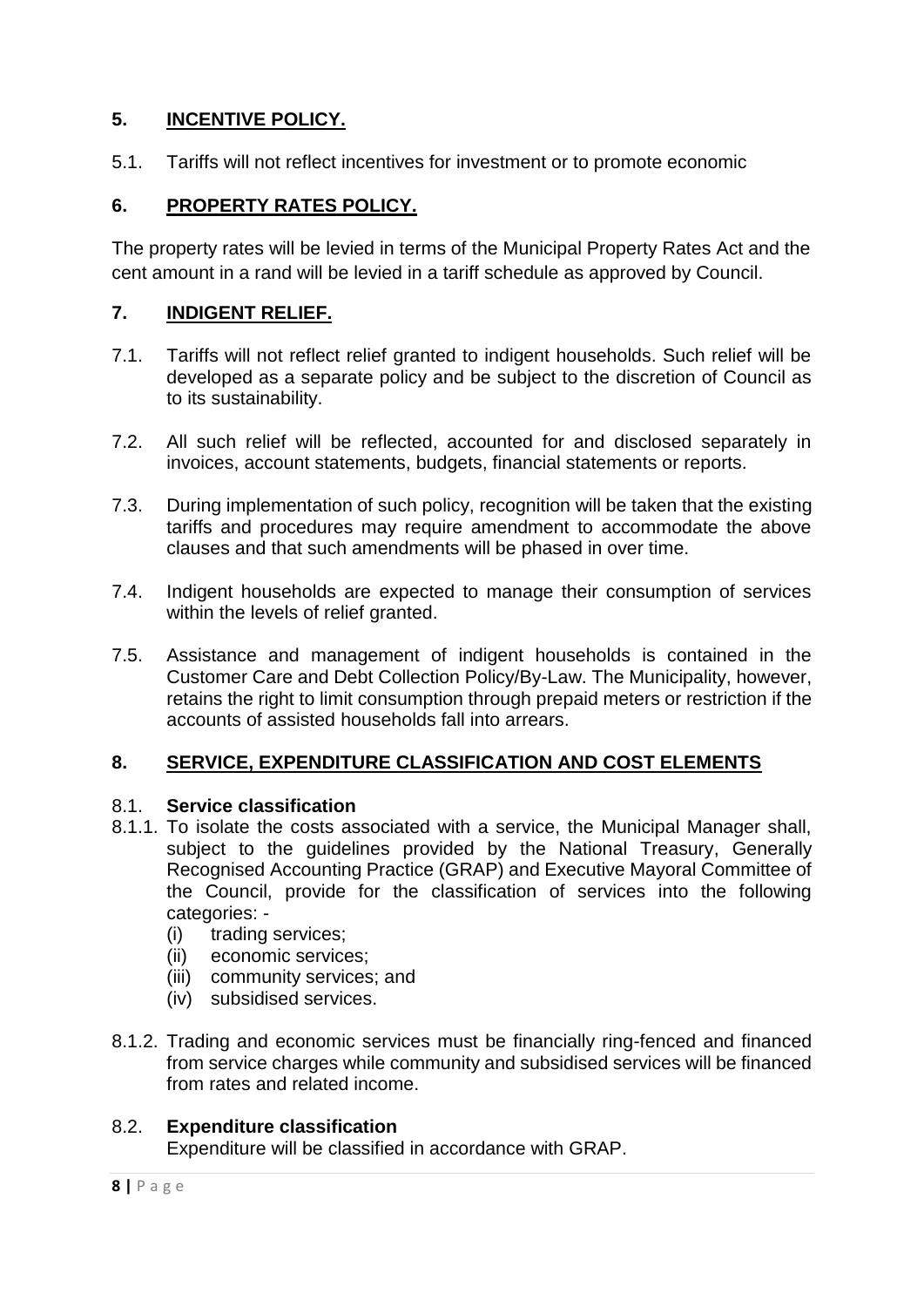## **8.3. COST ELEMENTS.**

The following cost elements may be used to calculate the tariffs of the different services: -

- (a) *"Fixed costs"* which consist of the capital costs (interest and redemption) on external loans as well as internal advances and/or depreciation, whichever are applicable to the service, and any other costs of a permanent nature as determined by the Council from time to time.
- (b) *"Variable costs"* which include all other variable costs that have reference to the service.
- (c) *"Total cost"* which is equal to the fixed costs and variable costs.

## **9. TARIFF TYPES.**

In determining the type of tariff applicable to the type of service, the Municipality shall make use of any of the following five options or a combination thereof: -

#### 9.1. **"Single tariff":-**

This tariff shall consist of a cost per unit consumed. All costs will be recovered through unit charges at the level where income and expenditure breaks even. Subject to a recommendation by the Municipal Manager, the Council may decide to approve profits on trading services during the budget meeting. Such profits will be added to the fixed and variable cost of the service for the purpose of calculating the tariffs.

#### 9.2. **"Cost related two to four-part tariff": -**

This tariff shall consist of two to four parts. Management, capital, maintenance and operating costs may be recovered by grouping certain components together, e.g. management, capital and maintenance costs may be grouped together and may be recovered by a fixed charge, independent of consumption for all classes of consumers, or the total costs may be recovered by a unit charge per unit consumed.

Three and four part tariffs may be used to calculate the tariff for electricity and to provide for maximum demand and usage during limited demand.

#### 9.3. **"Inclining block tariff": -**

This tariff is based on consumption levels being categorised into blocks, the tariff being determined and increased as consumption levels increase.

#### 9.4. **"Declining block tariff": -**

This tariff is the opposite of the inclining block tariff and decreases as consumption levels increase.

#### 9.5. **"Regulating tariff": -**

This tariff is only of a regulatory nature and the Municipality may recover the full or a portion of the cost associated with rendering the service.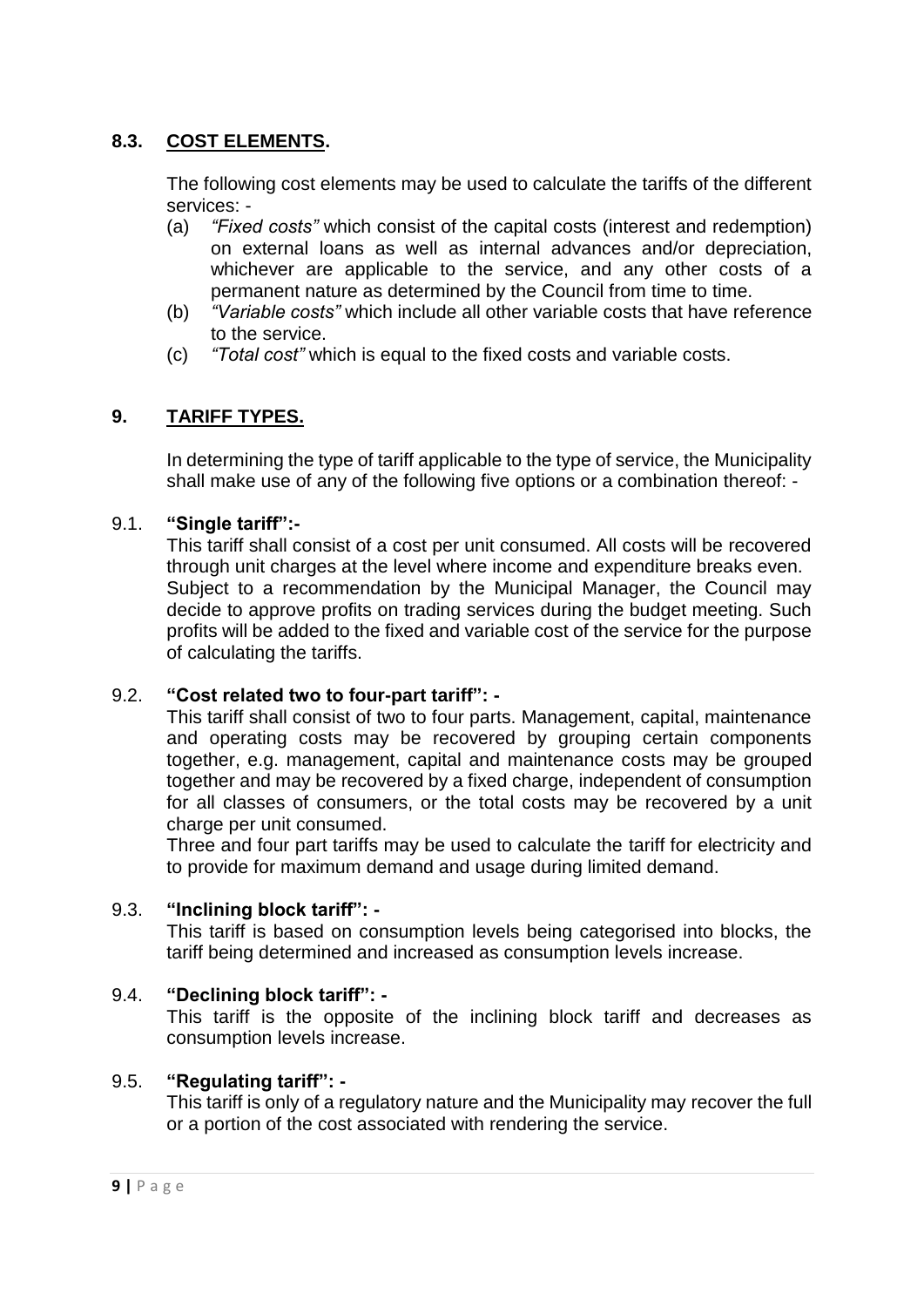#### 10.6. **"Cost plus mark-up tariff": -**

This tariff is for other services rendered.

### **10. CALCULATION OF TARIFFS FOR MAJOR SERVICES.**

#### 10.1. **General**

In order to determine the tariffs which must be charged for the supply of the four major services (electricity, refuse, sewage and water), the Municipality shall use service and expenditure classifications and cost elements contained in clause 7 and identify all the costs associated with the service concerned, including the following: -

- 10.1.1. Cost of bulk purchases in the case of electricity and water.
- 10.1.2. Distribution costs, including distribution losses in the case of electricity and water.
- 10.1.3. Depreciation and finance charges.
- 10.1.4. Maintenance of infrastructure and other assets.
- 10.1.5. Administration and service costs, including:
	- (a) service charges levied by other support services, such as finance, human resources and legal services;
	- (b) reasonable general overheads, such as the costs associated with the office of the Municipal Manager;
	- (c) adequate contributions to the provisions for bad debts, working capital and obsolescence of stock;
	- (d) all ordinary operating expenses associated with the service concerned, including the cost of providing street lighting in the municipal area in the case of the electricity service.
- 10.1.6. The intended surplus to be generated for the financial year shall be applied generally in relief of rates and general services.
- 10.1.7. Where a consumer has an option to choose between different tariffs on a service such option must be executed before the 30 of September to be implemented for the specific financial year.

#### 10.2. **ELECTRICITY.**

- 10.2.1. The guidelines and policy issued by the National Energy Regulator from time to time will form the basis of calculating tariffs.
- 10.2.2. The Municipality has standardized on the use of Pre Payment Meters for all Domestic Consumers. As such it is compulsory for all new domestic connections to be equipped with Pre Payment Meters. The Municipality has embarked on a program to effect the migration of all Credit Meters to Pre-Payment Meters. The change from Pre Payment Meters to Credit Meters will therefore be disallowed unless special health circumstances exist, in which extreme case a credit meter will be installed by special concession from the Director of Energy Services and by payment of the required change of meter fees as well as the required deposit.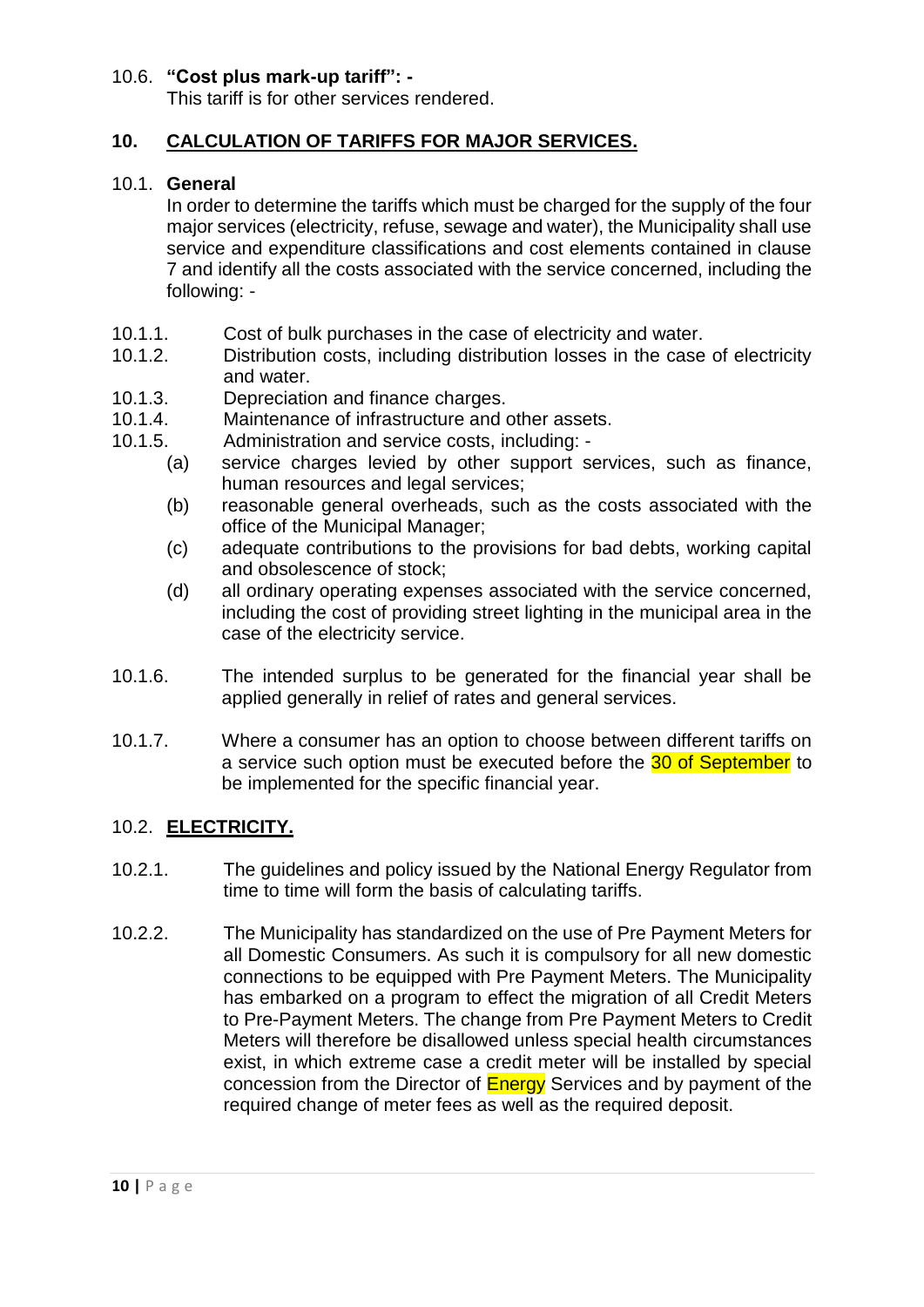- 10.2.3. To make electricity affordable to certain categories of consumers, cross subsidisation between and within categories of consumers will be allowed, based on the load factors of the categories and consumers within the category.
- 10.2.4. The fixed costs, or portions thereof, will be recovered through an energy or time-of-use charge.
- 10.2.5. A basic charge per electricity meter or unit in the municipal area, as determined by the Council from time to time, may be charged against all electricity consumers.
- 10.2.6. To apply the abovementioned principles, the consumer types and cost allocations reflected in the following table will be used: -

| <b>CATEGORY</b><br><b>OF</b><br><b>CONSUMER</b>                                         | <b>TARIFF COMPONENTS</b>                                                                          |                                                                                                    |                                                                                                                          |                                                                                          |                                                         |  |  |
|-----------------------------------------------------------------------------------------|---------------------------------------------------------------------------------------------------|----------------------------------------------------------------------------------------------------|--------------------------------------------------------------------------------------------------------------------------|------------------------------------------------------------------------------------------|---------------------------------------------------------|--|--|
|                                                                                         | <b>Basic/D</b><br>emand/.<br><b>Service</b><br><b>Charge</b><br>(Rand/c<br>onsume<br>r/<br>month) | <b>Activ</b><br>e<br><b>Ener</b><br><b>gy</b><br><b>Char</b><br>ge<br>(cent/<br>kWh/<br>mont<br>h) | <b>Seasonally Time-of-</b><br><b>use</b><br><b>Energy Charge Peak /</b><br><b>Standard /Off-peak</b><br>(sent/kWh/month) | <b>Level of</b><br>consumption                                                           | <b>Capacity</b><br><b>Charge</b><br>(Rand/KVA/<br>month |  |  |
| <b>Single Phase:</b><br>(Domestic<br>Prepaid<br>/Conventional<br>meters)                | $\overline{\mathbf{X}}$                                                                           | $\overline{\mathbf{x}}$                                                                            |                                                                                                                          | <b>IBT BLOCK</b><br>1) 0 - 50 kWh<br>2) 51 - 350 kWh<br>3) 351-600 kWh<br>$4) > 600$ kWh |                                                         |  |  |
| <b>Single Phase:</b><br>(Domestic Pre-<br>paid meters)                                  | $\overline{\mathsf{x}}$                                                                           | $\overline{\mathsf{x}}$                                                                            |                                                                                                                          | <b>IBT BLOCK</b><br>1) 0 - 50 kWh<br>2) 51 - 350 kWh<br>3) 351-600 kWh<br>$4) > 600$ kWh |                                                         |  |  |
| <b>Single Phase:</b><br>(Commercial)                                                    | $\overline{\mathbf{X}}$                                                                           | $\overline{\mathbf{X}}$                                                                            |                                                                                                                          | Flat rate                                                                                |                                                         |  |  |
| <b>Single Phase:</b><br>(Commercial<br>Pre-Paid meter                                   | $\overline{\mathsf{x}}$                                                                           | $\overline{\mathsf{x}}$                                                                            |                                                                                                                          | Flat rate                                                                                |                                                         |  |  |
| <b>Three Phase:</b><br>(Domestic Pre-<br>paid meter) $\leq$<br>100A                     | $\overline{\mathbf{x}}$                                                                           | $\overline{\mathbf{X}}$                                                                            |                                                                                                                          | <b>IBT BLOCK</b><br>1) 0 - 50 kWh<br>2) 51 - 350 kWh<br>3) 351-600 kWh<br>$4) > 600$ kWh |                                                         |  |  |
| <b>Three Phase:</b><br>(Commercial<br>conventional<br>and prepaid<br>meter) $\leq$ 100A | $\overline{\mathbf{X}}$                                                                           | $\overline{\mathbf{X}}$                                                                            |                                                                                                                          | Flat rate                                                                                |                                                         |  |  |
| <b>Three Phase:</b>                                                                     | X                                                                                                 | X                                                                                                  |                                                                                                                          | Flat rate                                                                                |                                                         |  |  |

**11 |** P a g e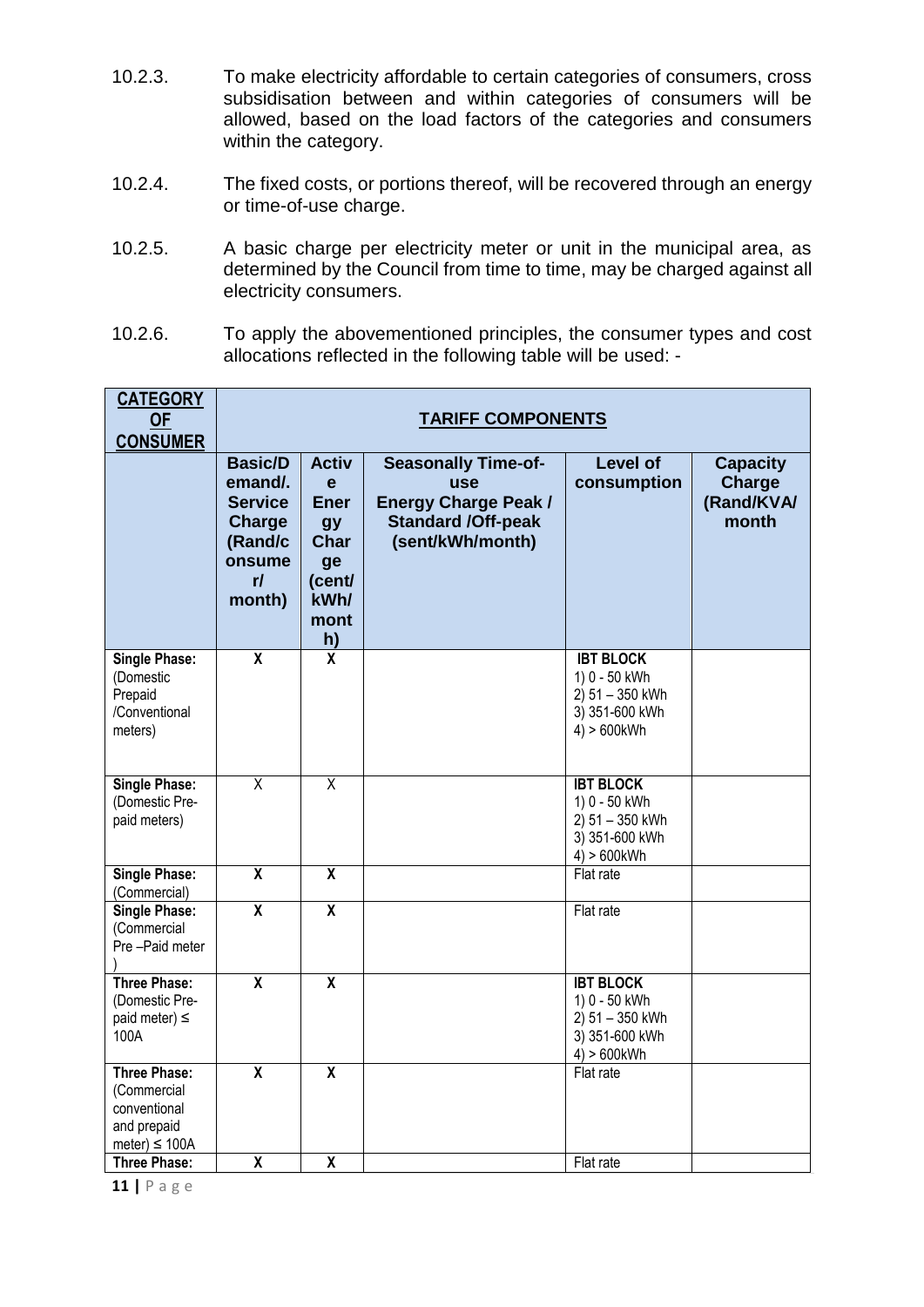| (Commercial<br>Pre-Paid meter)<br>$≤100A$ |   |   |   |           |   |
|-------------------------------------------|---|---|---|-----------|---|
| Bulk:                                     |   |   |   |           |   |
| >100 A                                    | χ | χ |   | Flat rate | Χ |
| Time of Use                               |   |   | χ | Flat rate | Χ |
| based on                                  |   |   |   |           |   |
| <b>Ruraflex Munic</b>                     |   |   |   |           |   |
| for LV or HV                              |   |   |   |           |   |
| Departmental                              |   | χ |   |           |   |
| (Municipality)                            |   |   |   |           |   |

- (a) A basic level of service will be provided free to qualifying households with a total gross income level which is below a determined amount, and according to further specified criteria, as determined by Council from time to time.
- (b) Where a property or unit is not connected to the electricity reticulation system, but can reasonably be so connected, an availability tariff will be payable.
- 10.2.7.A fixed basic charge for electricity will be levied on a monthly basis on all properties and units.
- 10.2.8 Where consumers within an approved township establishment are not connected to the electricity services, but can reasonably be so connected, an availability tariff will be payable.

#### 10.3. **WATER.**

- 10.3.1 The categories of water consumers as set out in clause 9.3.4 shall be charged at the applicable tariffs as approved by the Council in each annual budget.
- 10.3.2. The first 6kℓ of water consumption per month shall be supplied pro rata free of charge to all indigent water consumers.
- 10.3.3 Because water is a scarce national resource, and this Municipality is committed to the prudent conservation of such resources, the tariff levied for domestic consumption of water shall escalate according to the volume of water consumed.
- 10.3.4.The tariffs for consumption of purified water shall be based on the levels reflected in the following table:-

| <b>CATEGORY OF</b><br><b>CONSUMER</b> | <b>BASIC FIXED CHARGE</b><br>(RAND/METER/MONTH) | <b>UNIT CHARGE</b><br><b>PER KL</b> | <b>LEVEL OF</b><br><b>CONSUMPTION</b><br>(RAND                              |
|---------------------------------------|-------------------------------------------------|-------------------------------------|-----------------------------------------------------------------------------|
| DOMESTIC SUPPLY                       |                                                 | X                                   | $0 - 5$ KL<br>6-15 KL<br>$16 - 30$ KL<br>31 - 50 KL<br>51-100 KL<br>>100 KL |
| NON-DOMESTIC<br><b>SUPPLY</b>         | X                                               | X                                   | $0 - 30$ KL<br>31 - 50 KL<br>51-100 KL                                      |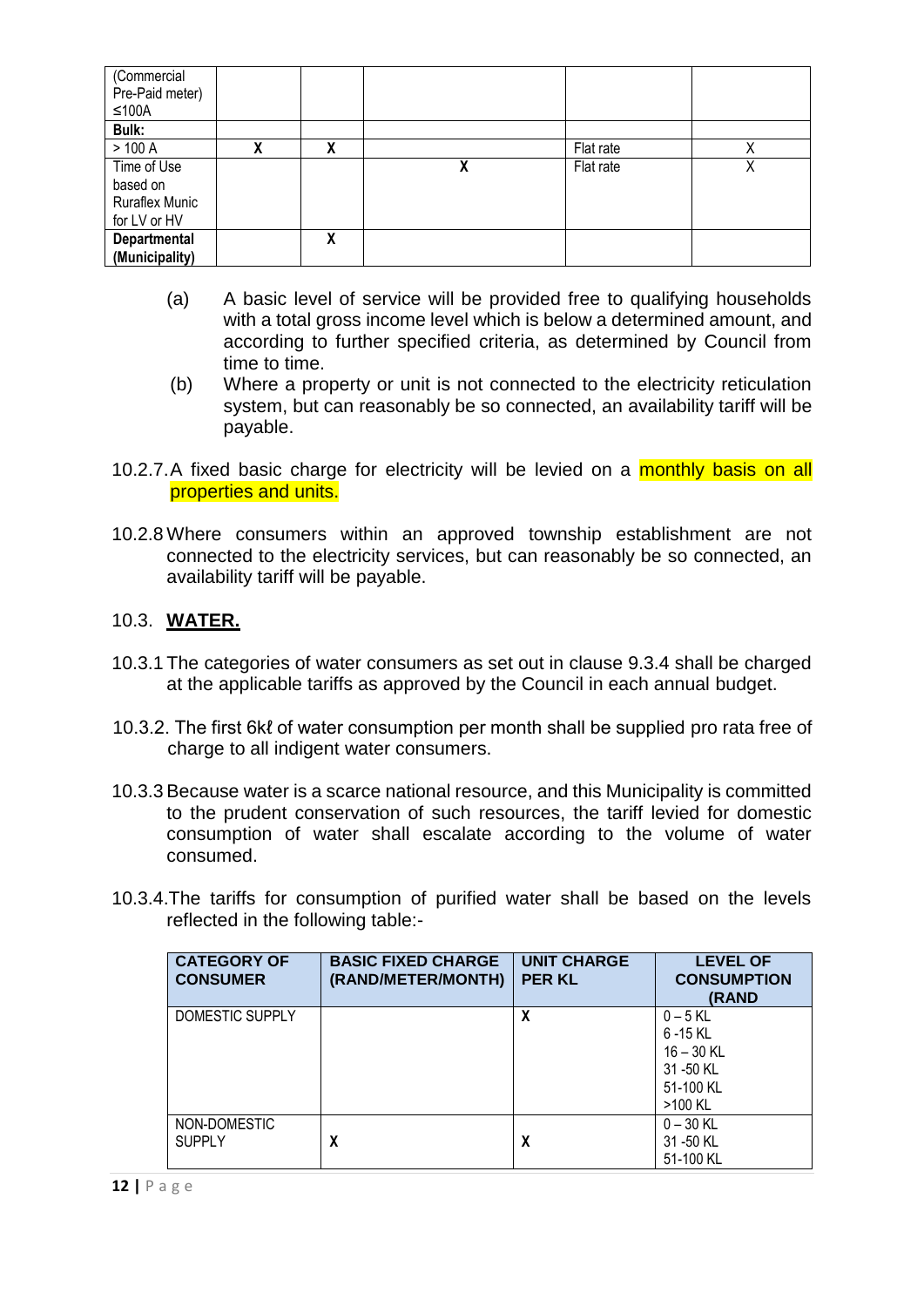|                                                                       |                                                 |                                     | >100 KL                                                                 |
|-----------------------------------------------------------------------|-------------------------------------------------|-------------------------------------|-------------------------------------------------------------------------|
| <b>CATEGORY OF</b><br><b>CONSUMER</b>                                 | <b>BASIC FIXED CHARGE</b><br>(RAND/METER/MONTH) | <b>UNIT CHARGE</b><br><b>PER KL</b> | <b>LEVEL OF</b><br><b>CONSUMPTION</b><br>(RAND                          |
| <b>INDUSTRIAL SUPPLY</b>                                              | X                                               | $\mathbf{x}$                        | $0 - 30$ KL<br>$31 - 50$ KL<br>51-100 KL<br>101-20 000 KL<br>>20 000 KL |
| <b>SILIKON SMELTERS</b>                                               | X                                               | X                                   | $0 - 20000$ KL<br>> 20 000 KL                                           |
| PUBLIC WORKS                                                          | X                                               | $\overline{\mathbf{x}}$             | <b>Flat Rate</b>                                                        |
| <b>DALMADA WATER</b><br><b>CORPORATION &amp;</b><br><b>BROADLANDS</b> | X                                               | $\mathsf{X}$                        | <b>Flat Rate</b>                                                        |
| <b>SCHOOLS &amp; HOSTELS</b>                                          | $\mathbf{x}$                                    | $\mathbf{x}$                        | <b>Flat Rate</b>                                                        |
| <b>POTGIETERSRUS</b><br><b>PLATINUM LTD</b>                           | X                                               | $\overline{\mathbf{x}}$             | <b>Flat Rate</b>                                                        |
| LEZMIN 3535                                                           | X                                               | $\mathbf{x}$                        | <b>Flat Rate</b>                                                        |
| Departmental<br>(Municipality)                                        |                                                 | $\boldsymbol{x}$                    | <b>Flat Rate</b>                                                        |

- 10.3.5. After accounting for free water and basic charges, the cost of water in the first step will be calculated at break even.
- 10.3.6. A basic charge per water meter or unit in the municipal area, as determined by the Council from time to time, may be charged against certain water consumers.
- 10.3.7. Where consumers within an approved township establishment are not connected to the water services, but can reasonably be so connected, an availability tariff will be payable.

#### 10.4. **REFUSE REMOVAL.**

- 10.4.1. A fixed monthly refuse removal charge shall apply to each category of users based on the costs of the service concerned and the applicable level of service, which can vary from once a week up to 7 times a week.
- 10.4.2. An availability charge per month will be levied on all erven or units within an approved township establishment where no building plan has been approved.
- 10.4.3. The fixed basic charge will be based on surface area of the erf or the floor area of the building or per skip container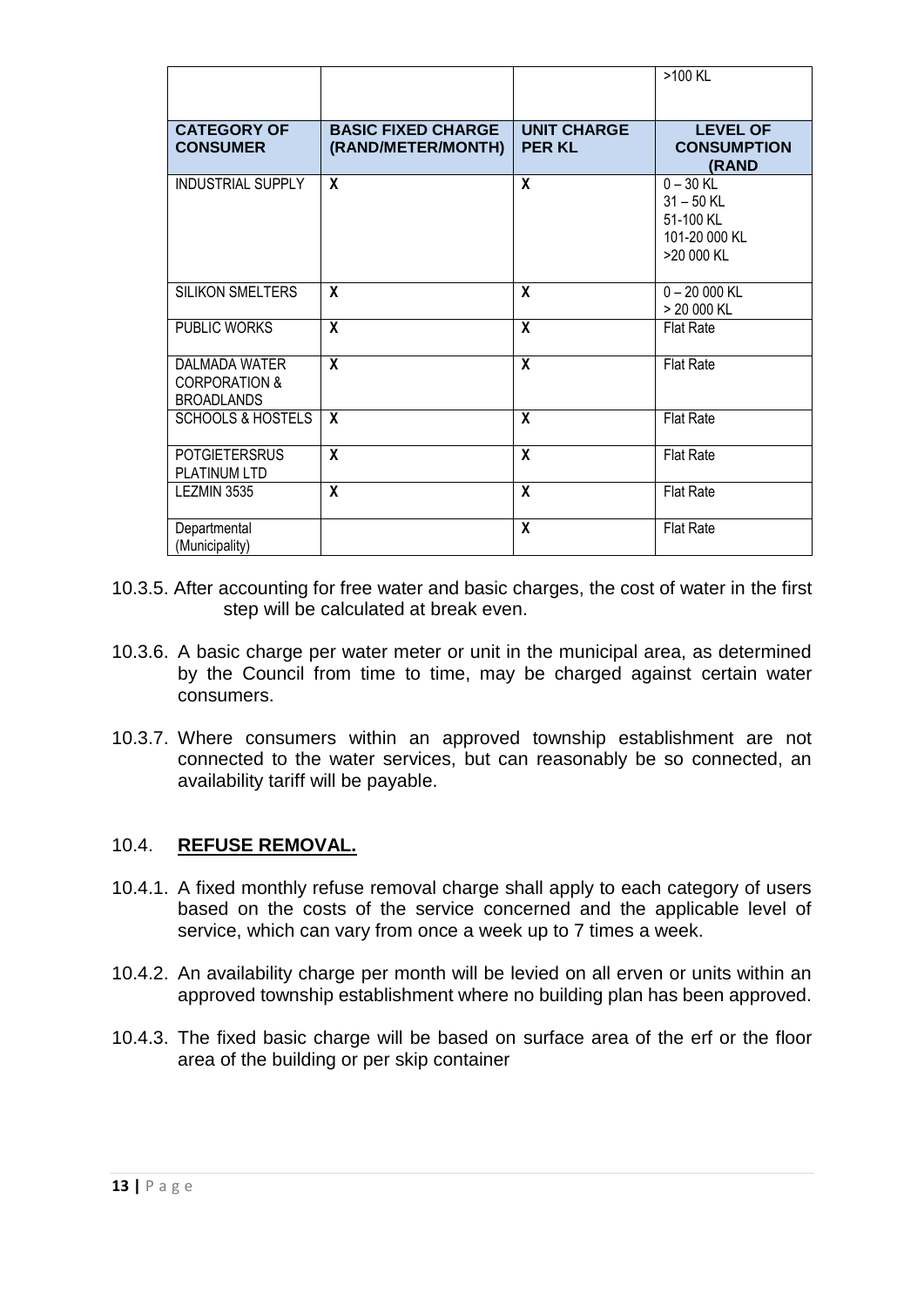| <b>CATEGORY OF</b><br><b>CONSUMER</b>                                                                                                                                                                                                                                                     | <b>CHARGE</b><br><b>BASED O</b><br><b>SURFACE</b><br><b>AREA OF</b><br><b>STAND,</b><br><b>ERF OR</b><br><b>PREMISES</b> | <b>CHARGE</b><br><b>BASED</b><br>ON<br><b>FLOOR</b><br><b>AREA OF</b><br><b>BUILDING</b> | <b>LEVEL OF CHARGE</b><br>(RAND MONTH)                                                                                                                                                                                                                                                                                                                                                                                                                                                                     |
|-------------------------------------------------------------------------------------------------------------------------------------------------------------------------------------------------------------------------------------------------------------------------------------------|--------------------------------------------------------------------------------------------------------------------------|------------------------------------------------------------------------------------------|------------------------------------------------------------------------------------------------------------------------------------------------------------------------------------------------------------------------------------------------------------------------------------------------------------------------------------------------------------------------------------------------------------------------------------------------------------------------------------------------------------|
| 1.Dwelling<br>houses,<br>churches and<br>church<br>halls which are used for<br>that purpose and<br>2.Improved<br>premises<br>used exclusively by and<br>registered in the name of<br>the Boy Scouts, Girl<br>Guides, Voortrekkers or<br>a similar organisation-<br>per unit and<br>3.Fats | X                                                                                                                        |                                                                                          | (a) On an erf with a surface<br>area not exceeding 500m <sup>2</sup><br>(b) All erven with a surface<br>in<br>area<br>excess<br>Ωf<br>500m <sup>2</sup><br>(i) For the first $500m^2$ of<br>the surface area of<br>the erf<br>(ii) Thereafter,<br>for<br>the<br>following 500m <sup>2</sup> or part<br>thereof, of the surface area<br>of the erf<br>(iii)<br>Thereafter, per<br>500m <sup>2</sup> or part<br>thereof, of the<br>surface area of<br>the erf<br>(iv)<br>Maximum<br>charge (11<br>$000m^2$ ) |
| State supported schools,<br>technicons, colleges and<br>universities<br>related<br>and<br>amenities                                                                                                                                                                                       |                                                                                                                          |                                                                                          | Flat Rate per 1m <sup>3</sup> container                                                                                                                                                                                                                                                                                                                                                                                                                                                                    |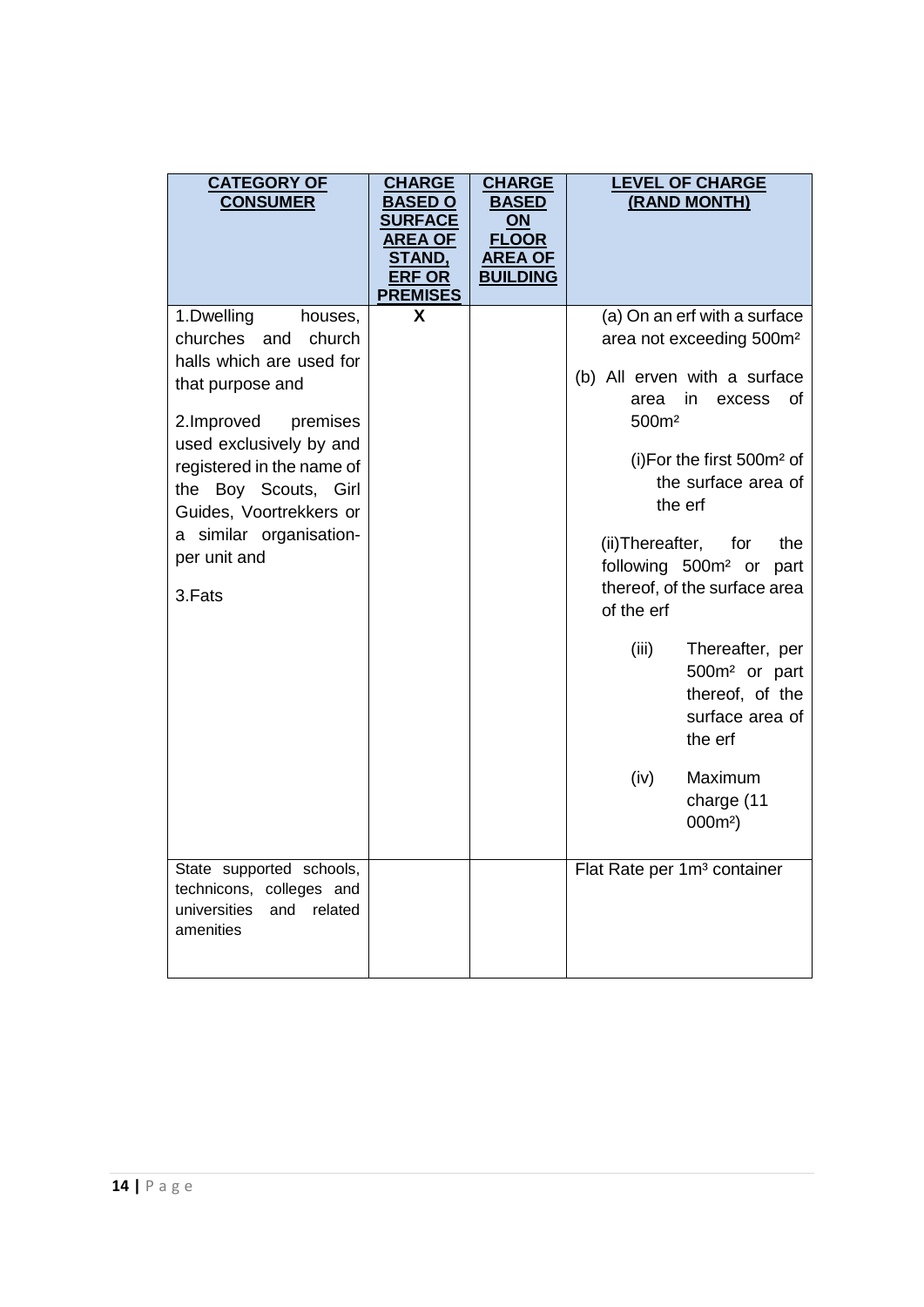| 1. Hostels and related                                                                                                                                                                                                                                                                                                                                         | X |               | Per 300m <sup>2</sup> or part thereof, of                                                                                  |
|----------------------------------------------------------------------------------------------------------------------------------------------------------------------------------------------------------------------------------------------------------------------------------------------------------------------------------------------------------------|---|---------------|----------------------------------------------------------------------------------------------------------------------------|
| amenities for educating                                                                                                                                                                                                                                                                                                                                        |   |               | the total floor area of the                                                                                                |
| institutions and or                                                                                                                                                                                                                                                                                                                                            |   | building      |                                                                                                                            |
| 2. Old age homes as well<br>as youth centres/homes<br>whereof<br>the<br>body<br>corporate is registered<br>welfare<br>a<br>as<br>organisation in terms of<br>applicable<br>National<br>Welfare Acts and or                                                                                                                                                     |   |               |                                                                                                                            |
| 3. Homes, crèches<br>or<br>other similar amenities<br>mainly used for<br>the<br>fulltime caring and/or<br>education of the aged,<br>crippled<br>and<br>intellectually/mentally<br>handicapped<br>and<br>whereof<br>the<br>body<br>corporate is registered<br>welfare<br>as<br>a<br>organisation in terms of<br>the applicable National<br><b>Welfare Acts:</b> |   |               |                                                                                                                            |
| 1. Hotels<br>licensed<br>in<br>terms of the Liquor Act,<br>as amended and                                                                                                                                                                                                                                                                                      | X | (i)           | Up to and including<br>300m <sup>2</sup> or part thereof,<br>of the total floor area                                       |
| 2. Non-residential<br>buildings and sectional<br>titles<br>on<br>industrially/commercially<br>zoned stands and                                                                                                                                                                                                                                                 |   | (ii)<br>(iii) | Thereafter, per 100m <sup>2</sup><br>or part thereof, of the<br>total floor area of the<br>building<br>Maximum charges are |
| 3. Any other building:                                                                                                                                                                                                                                                                                                                                         |   |               | applicable                                                                                                                 |
| <b>Other Services</b>                                                                                                                                                                                                                                                                                                                                          |   |               |                                                                                                                            |
| the<br>removal<br>For<br>0f<br>domestic refuse where a<br>container<br>İS<br>mass<br>specifically supplied for<br>by<br>specific<br>use<br>a<br>premises                                                                                                                                                                                                       |   | per removal   | Flat Rate per mass container                                                                                               |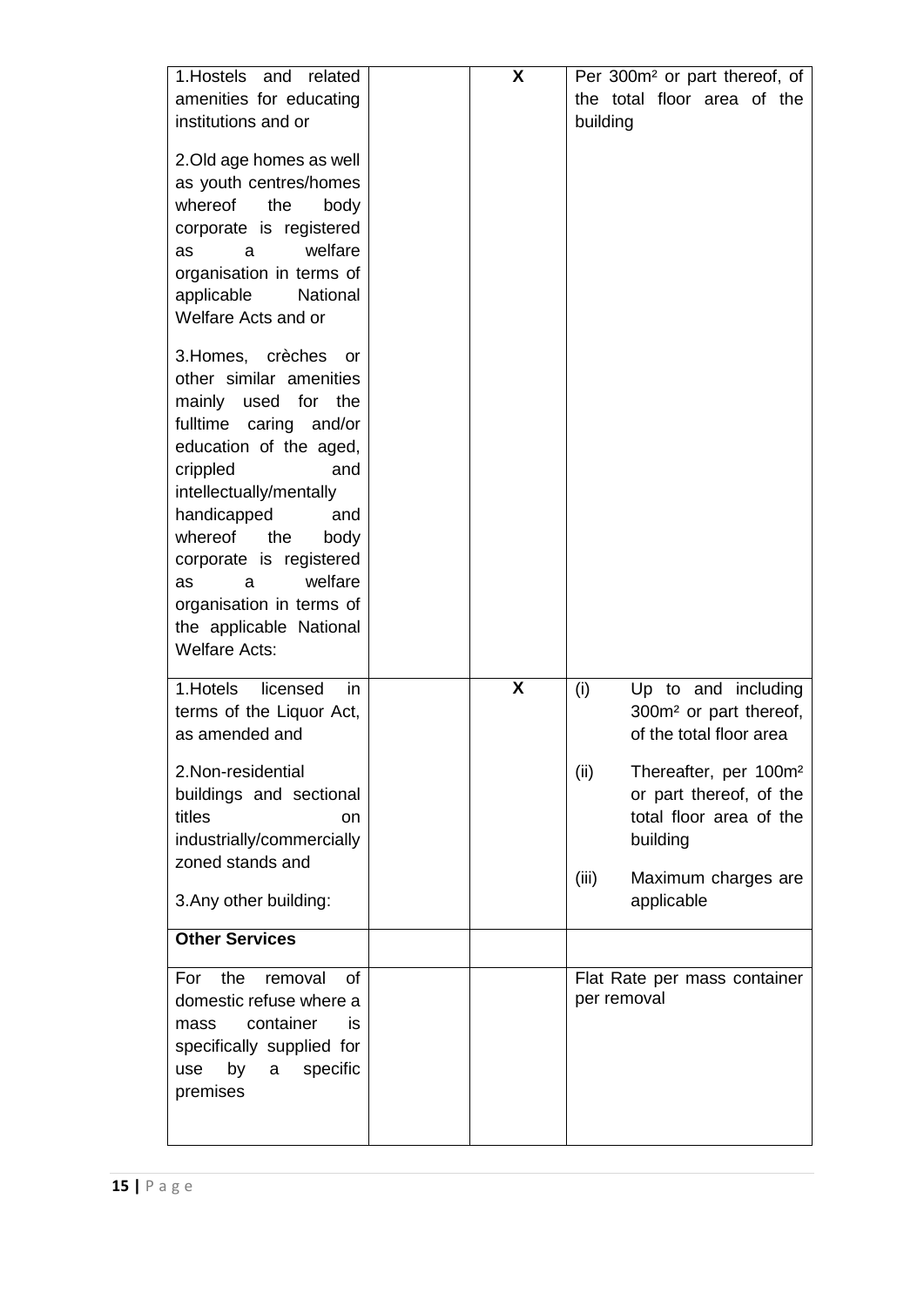| <b>CATEGORY OF</b><br><b>CONSUMER</b>                                                                             | <b>CHARGE</b><br><b>BASED O</b><br><b>SURFACE</b><br><b>AREA OF</b><br><b>STAND,</b><br><b>ERF OR</b><br><b>PREMISES</b> | <b>CHARGE</b><br><b>BASED</b><br>ON<br><b>FLOOR</b><br><b>AREA OF</b><br><b>BUILDING</b> | <b>LEVEL OF CHARGE</b><br>(RAND MONTH)     |
|-------------------------------------------------------------------------------------------------------------------|--------------------------------------------------------------------------------------------------------------------------|------------------------------------------------------------------------------------------|--------------------------------------------|
| For<br>the.<br>removal<br>of<br>refuse<br>garden<br>other<br>than<br>placed in plastic<br>bags,<br>per<br>removal |                                                                                                                          |                                                                                          | Flat Rate per removal                      |
| For the removal of non-<br>perishable<br>refuse,<br>excluding garden refuse                                       |                                                                                                                          |                                                                                          | Estimated cost + 10%                       |
| <b>Occasional Services:</b>                                                                                       |                                                                                                                          |                                                                                          | Flat Rate per removal                      |
| Weltevreden<br>Landfill<br>Site Weighbridge.                                                                      |                                                                                                                          |                                                                                          | Flat Rate per ton or part<br>thereof.      |
| Carcass removal and<br>disposal thereof                                                                           |                                                                                                                          |                                                                                          | Flat<br>Rate<br>removal<br>per<br>category |

## **10.5. SEWERAGE.**

#### **10.5.1 APPLICATION FEES.**

The Engineer shall determine application fees in terms of the provisions of section 2(1) of the By Laws.

The assessment of the charges shall be based upon the total square area of the building, addition or alteration to an existing building. The charges are incorporated in the building plan fees and shall be payable in advance when the building plans are submitted. In case of any dispute arising in respect of the assessment of the application fees, the matter shall be subject to the right of appeal as determined in Section 3 of the By Laws.

#### **10.5.2.CHARGES.**

The owner of any erf or piece of land, with or without improvements, which is, or in the opinion of the Council can be, connected to the sewer, shall monthly pay to the Council, in terms of the provisions of Section 5 of the By-Laws the following charges:

The categories of sewage users as set out below shall be charged monthly at the applicable tariff as approved by the Council in each annual budget:-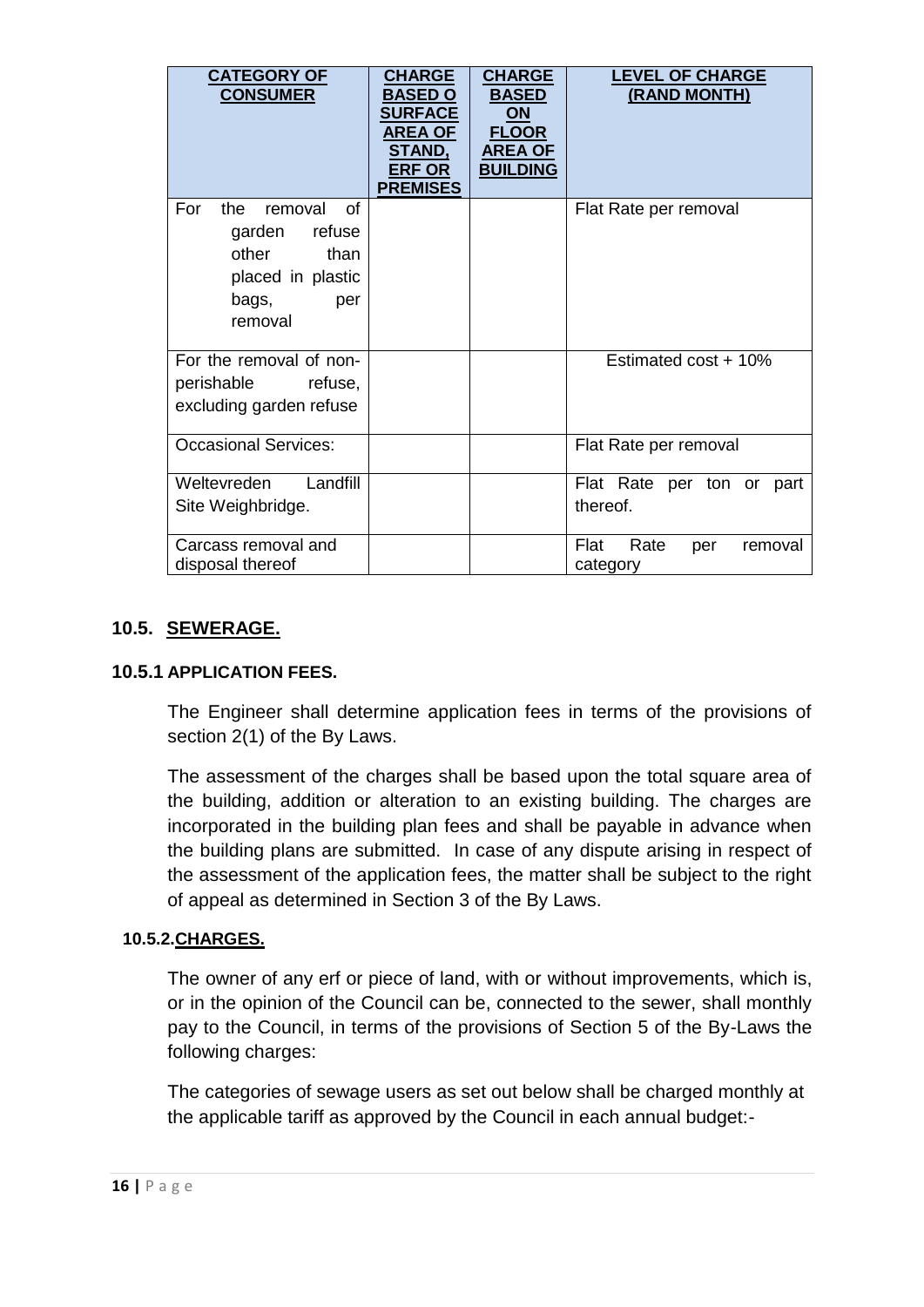| <b>CATEGORY</b><br><u>OF</u><br><b>CONSUMER</b>                                                      | <b>CHARGE</b><br><b>BASED ON</b><br><b>SURFACE</b><br>AREA<br><u>OF</u><br><b>STAND, ERF</b><br>OR<br><b>PREMISES</b> | <b>CHARGE</b><br><b>BASED</b><br><u>ON</u><br><b>FLOOR</b><br><b>AREA OF</b><br><b>BUILDING</b> | <b>LEVEL OF CHARGE</b>                                                                                                                                    |
|------------------------------------------------------------------------------------------------------|-----------------------------------------------------------------------------------------------------------------------|-------------------------------------------------------------------------------------------------|-----------------------------------------------------------------------------------------------------------------------------------------------------------|
| 1. Availability charges                                                                              |                                                                                                                       |                                                                                                 |                                                                                                                                                           |
| Improved<br>(i)<br>residential erven<br>with a surface<br>not<br>area<br>exceeding 500m <sup>2</sup> |                                                                                                                       |                                                                                                 | No Charge                                                                                                                                                 |
| 2. All other erven                                                                                   | $\overline{\mathbf{X}}$                                                                                               |                                                                                                 | For the first 500m <sup>2</sup><br>(i)<br>or part thereof, of<br>surface area of the<br>erf:                                                              |
|                                                                                                      |                                                                                                                       |                                                                                                 | (ii)<br>Thereafter,<br>per<br>500m <sup>2</sup><br>or<br>part<br>thereof, up to 2<br>000m <sup>2</sup><br>the<br><b>of</b><br>surface area of the<br>erf: |
|                                                                                                      |                                                                                                                       |                                                                                                 | (iii)<br>Thereafter,<br>per1<br>000m <sup>2</sup><br>or<br>part<br>the<br>thereof, of<br>surface area of the<br>erf:                                      |
|                                                                                                      |                                                                                                                       |                                                                                                 | Additional<br>charge<br>(iv)<br>per unimproved erf:                                                                                                       |
|                                                                                                      |                                                                                                                       |                                                                                                 | Maximum<br>charge<br>(v)<br>(887 000m <sup>2</sup> ):                                                                                                     |
| 3. Additional charges                                                                                |                                                                                                                       |                                                                                                 |                                                                                                                                                           |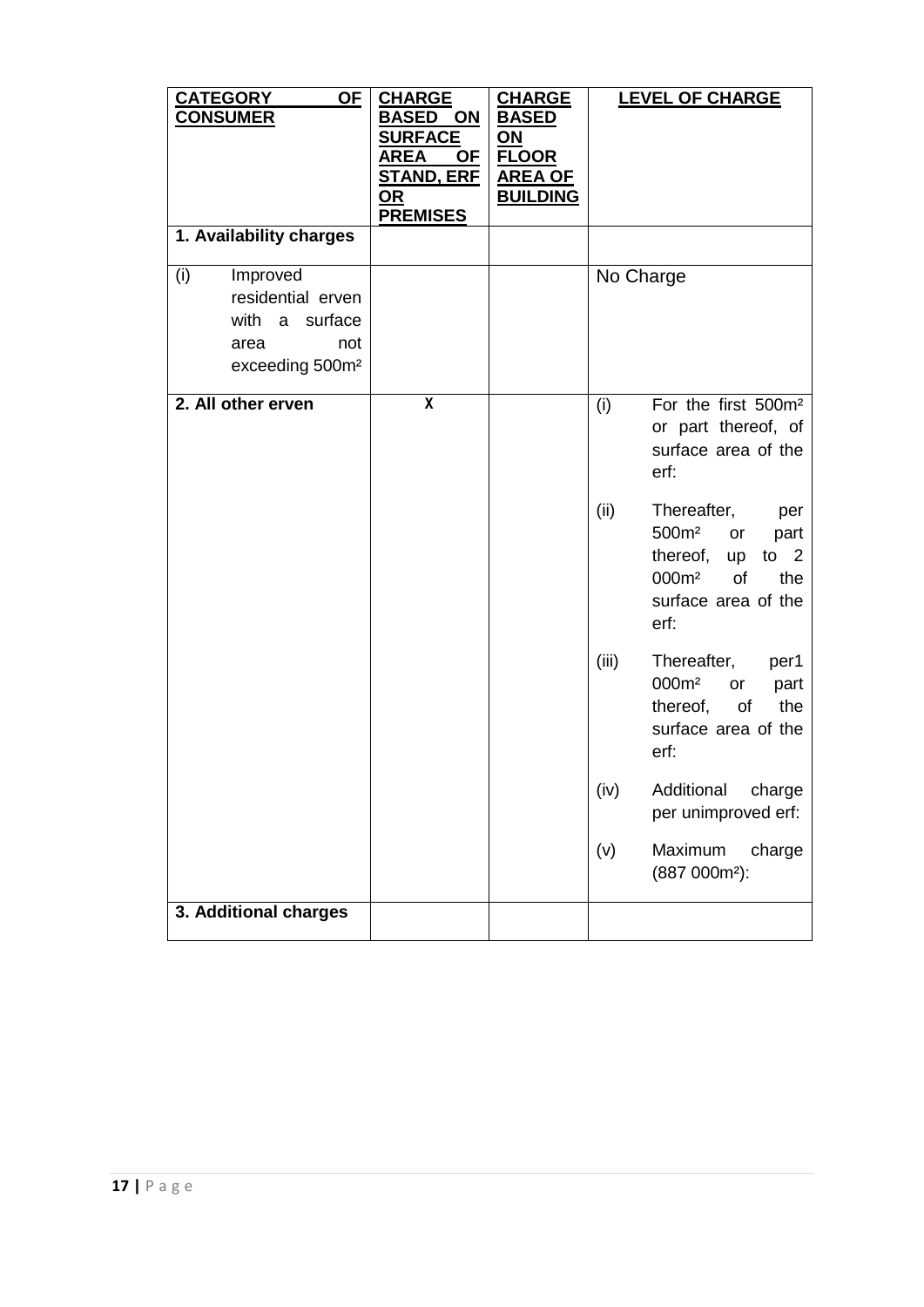| 1.Dwelling-houses,<br>churches, church halls<br>as well as buildings used<br>exclusively<br>by<br>and<br>registered in the name of<br>the Boy Scouts, Girl<br>Guides, Voortrekkers or<br>similar organisation.                                                                                                                                             |  | (i)<br>(ii)      | first<br>the<br>For<br>dwelling-house,<br>church, church hall<br>or other building<br>mentioned in $2(1)$<br>above erected on<br>any erf or piece of<br>land, per building<br>For the second or<br>subsequent<br>dwelling-house,<br>church, church hall<br>other<br>building<br><b>or</b><br>mentioned in 2(1)<br>above, per building |
|------------------------------------------------------------------------------------------------------------------------------------------------------------------------------------------------------------------------------------------------------------------------------------------------------------------------------------------------------------|--|------------------|---------------------------------------------------------------------------------------------------------------------------------------------------------------------------------------------------------------------------------------------------------------------------------------------------------------------------------------|
| 2. Flats - per flat                                                                                                                                                                                                                                                                                                                                        |  | <b>Flat Rate</b> |                                                                                                                                                                                                                                                                                                                                       |
| 3.<br><b>State</b><br>supported<br>technicons,<br>schools,<br>universities<br>colleges,<br>and related amenities,<br>excluding hostels per 35<br>personnel and pupils or<br>part thereof:                                                                                                                                                                  |  |                  | Rate Per 35 personnel and<br>pupils or part thereof                                                                                                                                                                                                                                                                                   |
| 4. Amenities for lodging<br>which include:<br>(i)<br>Hostels<br>and<br>related amenities<br>educational<br>for<br>institutions.<br>Old age homes<br>(ii)<br>as well as youth<br>centres/homes<br>whereof the body<br>corporate<br>is<br>registered as a<br>welfare<br>organisation<br>in<br>of<br>terms<br>the<br>applicable<br>National Welfare<br>Acts - |  | Rate             | Per 12<br>residents,<br>personnel<br>and<br>pupils/studens,<br>or<br>part thereof                                                                                                                                                                                                                                                     |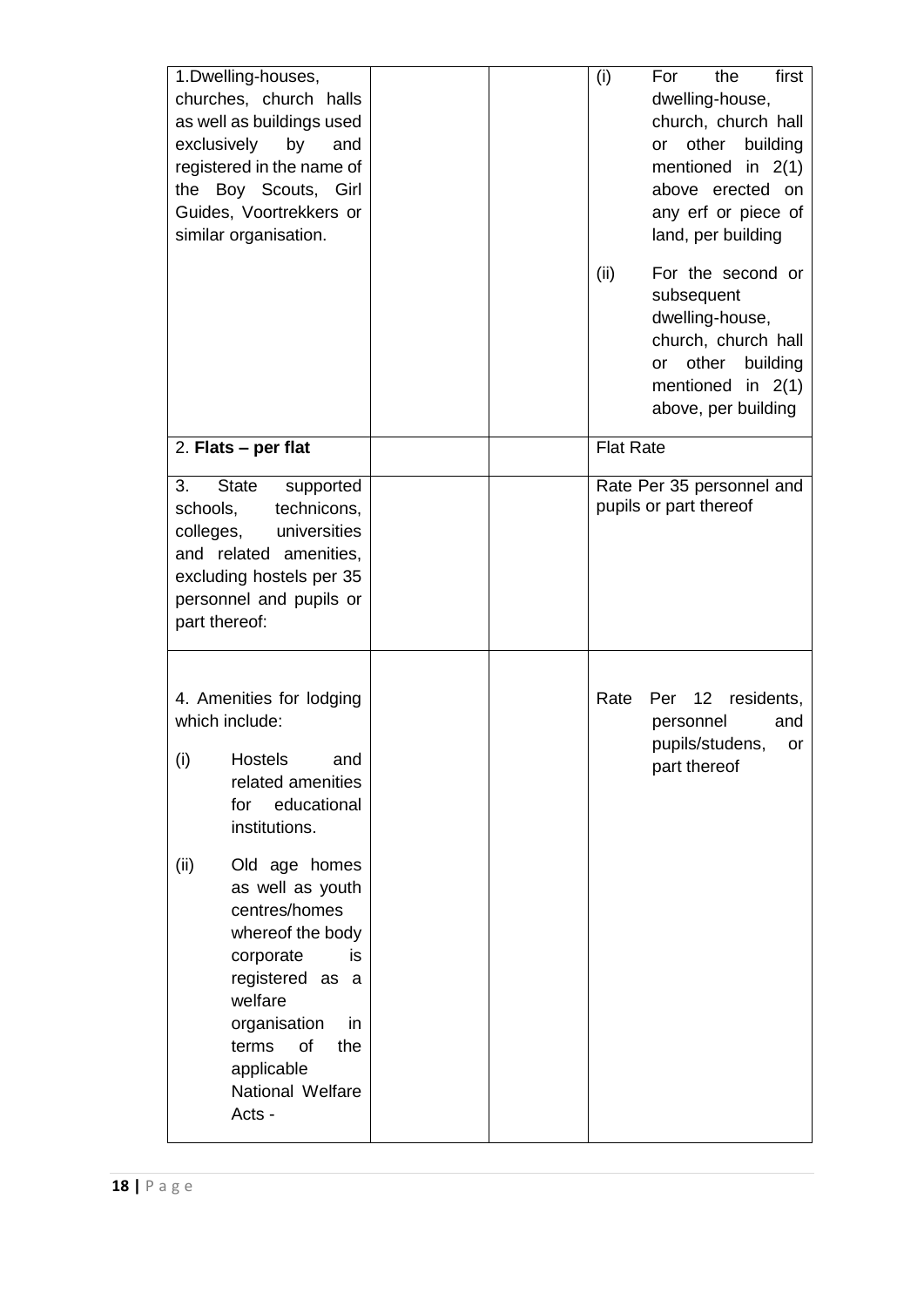| (iii)           | Homes, crèches<br>or other similar<br>amenities mainly<br>used for the full<br>time care and/or<br>education of the<br>aged, crippled,<br>mentally/intellec-<br>tually handicap-<br>ped where the<br>body corporate is<br>registered as a<br>welfare<br>organisation<br>$\mathsf{I}$<br>of<br>terms<br>the<br>applicable<br>National Welfare |   | Rate | Per 8 residents and<br>personnel or part<br>thereof                                                                                                                     |
|-----------------|----------------------------------------------------------------------------------------------------------------------------------------------------------------------------------------------------------------------------------------------------------------------------------------------------------------------------------------------|---|------|-------------------------------------------------------------------------------------------------------------------------------------------------------------------------|
|                 | Acts -                                                                                                                                                                                                                                                                                                                                       |   |      |                                                                                                                                                                         |
| (iv)            | Hotels licensed<br>in terms of the<br>Liquor Act, as<br>amended:                                                                                                                                                                                                                                                                             | X | area | For each 100m <sup>2</sup> or part<br>thereof of the total floor<br>each<br>storey,<br>on<br>including the basement and<br>outbuildings available for<br>hotel purposes |
| 5.<br>buildings | Non-residential<br>on<br>industrially/commercially<br>zoned stands:                                                                                                                                                                                                                                                                          |   | (i)  | each<br>bath<br>For<br>(plunge<br>bath<br>and<br>shower<br>batch<br>included)<br>water<br>closet, urinal pan or<br>compartment, slop<br>hopper,<br>washing<br>trough    |
|                 |                                                                                                                                                                                                                                                                                                                                              |   | (ii) | For each trough or<br>channel used for, or<br>destined to be used<br>for urinal or water<br>closet purposes, for<br>each 650mm or part<br>thereof.                      |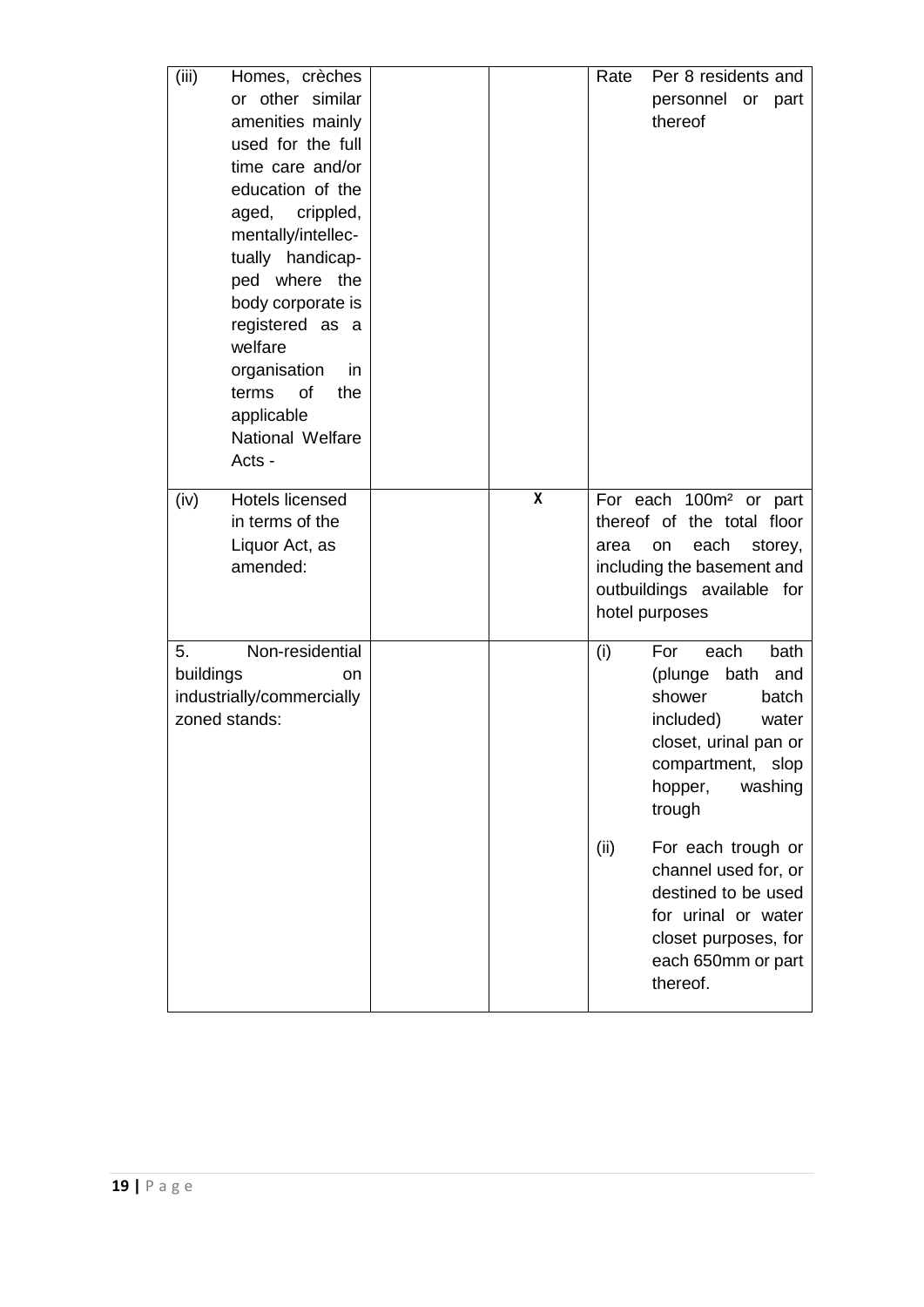|  |       | For each grease trap:                                          |
|--|-------|----------------------------------------------------------------|
|  | (i)   | Not in excess of<br>150mm in diameter                          |
|  | (ii)  | In excess of 150mm<br>up to and including<br>200mm in diameter |
|  | (iii) | In excess of 200mm<br>up to and including<br>300mm in diameter |
|  | (iv)  | In excess of 300mm<br>in diameter                              |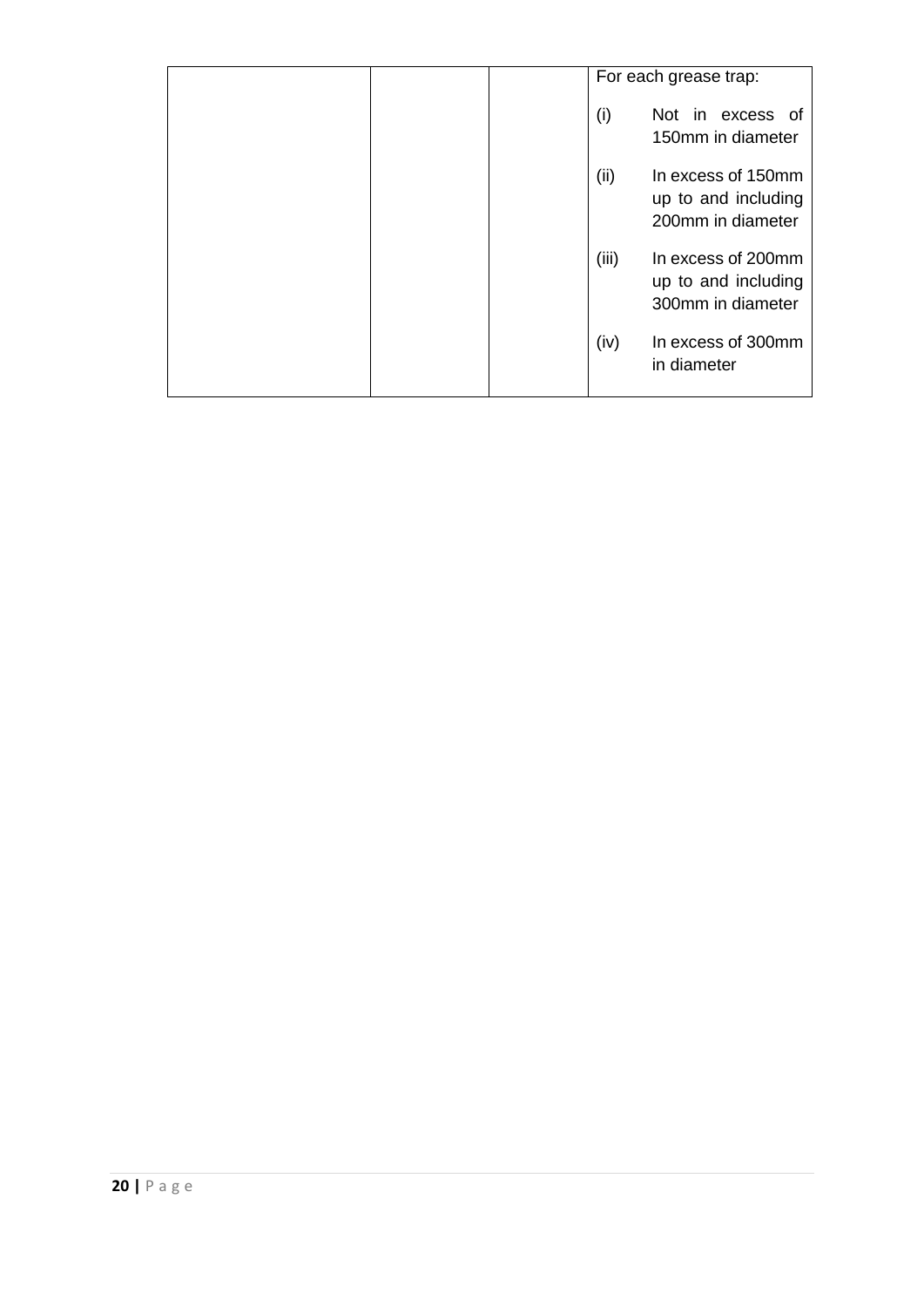| 6. Any other building or   | (i)<br>For          | bath<br>each                               |
|----------------------------|---------------------|--------------------------------------------|
| improvement:               |                     | (plunge and shower                         |
|                            | bath                | included)                                  |
|                            |                     | water closet, urinal                       |
|                            | pan                 | or                                         |
|                            |                     | compartment,<br>or                         |
|                            | slop                | hopper,<br>or<br>washing trough            |
|                            |                     |                                            |
|                            | (ii)                | For each trough or                         |
|                            |                     | channel used for or                        |
|                            |                     | destined to be used                        |
|                            |                     | for urinal or water                        |
|                            |                     | closet purposes, for<br>each 650mm or part |
|                            |                     | thereof                                    |
|                            |                     |                                            |
|                            | (iii)               | For each grease                            |
|                            | trap:               |                                            |
|                            | (i)                 | <b>Not</b><br>in                           |
|                            |                     | of<br>excess                               |
|                            |                     | <b>150mm</b><br>in                         |
|                            |                     | diameter                                   |
|                            | (ii)                | In excess of                               |
|                            |                     | <b>150mm</b><br>up                         |
|                            |                     | and<br>to                                  |
|                            |                     | including                                  |
|                            |                     | 200mm<br>in                                |
|                            |                     | diameter                                   |
|                            | (iii)               | In excess of                               |
|                            |                     | 200mm<br>up                                |
|                            |                     | and<br>to                                  |
|                            |                     | including                                  |
|                            |                     | 300mm<br>in                                |
|                            |                     | diameter                                   |
|                            | (iv)                | In excess of                               |
|                            |                     | 300mm<br>in                                |
|                            |                     | diameter                                   |
| <b>4.CONSERVANCY</b>       |                     |                                            |
| <b>TANKS</b>               |                     |                                            |
| Erven that cannot be       | Flat rate per month |                                            |
| connected to the main      |                     |                                            |
| and<br>where<br>sewer<br>a |                     |                                            |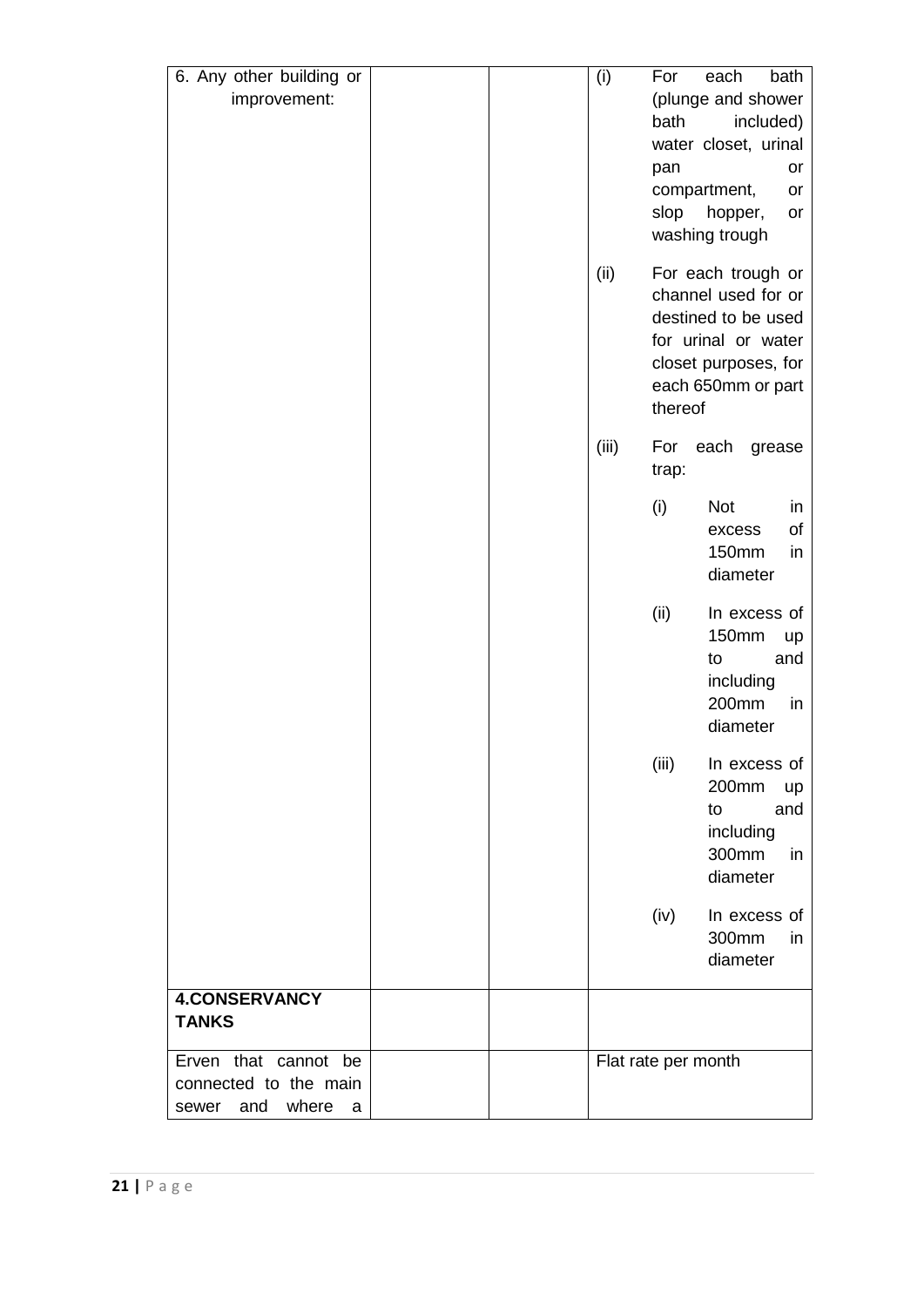| conservancy | tank | IS |
|-------------|------|----|
|             |      |    |
| installed:  |      |    |
|             |      |    |

Charges for Industrial Effluent and for Chemical and Bacteriological Analysis will be calculated according to a formula which will be indicated in the Tariff of Charges on an annual basis.

#### 10.6. **MINOR TARIFFS.**

- 10.6.1. All minor tariffs shall be standardised within the municipal region.
- 10.6.2.All minor tariffs shall be approved by the Council in each annual budget and shall, when deemed appropriate by the Council, be subsidised by property rates and general revenues, particularly when the tariffs will prove uneconomical when charged to cover the cost of the service concerned, or when the cost cannot be determined accurately, or when the tariff is designed purely to regulate rather than finance the use of the particular service or amenity.

#### 10.6.3.**Minor tariffs may include but are not limited to the following:-**

| A | Administration                      | Access to information<br>٠<br><b>Administration Costs</b><br>٠<br>Advertisements<br>$\blacksquare$<br>Bank cost on foreign accounts<br>٠<br><b>Deposit Consultation</b><br>Ξ<br>Duplicate Accounts<br>Ξ<br>Facsimiles<br>٠<br>Interest on Arrear Accounts<br>٠<br>Interest on Arrear Accounts<br>٠                                                                                          | Management consultation<br>$\blacksquare$<br>Photocopies<br>$\blacksquare$<br>Placard / Poster Costs<br>$\blacksquare$<br>Section 62 Appeals<br>$\blacksquare$<br><b>Tender Objections</b><br>$\blacksquare$<br><b>Tender Participation Costs</b><br>$\blacksquare$<br><b>Top Management</b><br>П<br>Consultation<br><b>Trace of Direct Deposits</b><br>$\blacksquare$ |
|---|-------------------------------------|---------------------------------------------------------------------------------------------------------------------------------------------------------------------------------------------------------------------------------------------------------------------------------------------------------------------------------------------------------------------------------------------|------------------------------------------------------------------------------------------------------------------------------------------------------------------------------------------------------------------------------------------------------------------------------------------------------------------------------------------------------------------------|
| B | <b>Building Control</b>             | Administration storage fee<br>٠<br>Alterations<br>$\blacksquare$<br><b>Building Plans</b><br>П<br>Contravention Levy<br>П<br><b>Demolition Fees</b><br>п<br>Deposits<br>٠<br>Encroachments<br>$\blacksquare$<br>Heritage Investigations<br>٠                                                                                                                                                | <b>Inspection Fees</b><br>$\blacksquare$<br>Land Use Planning<br>$\blacksquare$<br>Photocopies of Building Plans<br>$\blacksquare$<br><b>Plan Printing Fees</b><br>$\blacksquare$<br>Plan Scrutiny Fees'<br>п<br>Re-inspection fees<br>п<br>Searching Fees<br>П                                                                                                        |
| C | Cemeteries                          | Garden of Remembrance<br>$\blacksquare$<br>Grave-sites<br>٠                                                                                                                                                                                                                                                                                                                                 | Indication of grave<br>п                                                                                                                                                                                                                                                                                                                                               |
| D | Commercial<br>Filming/Photographing | Permits<br>$\blacksquare$                                                                                                                                                                                                                                                                                                                                                                   |                                                                                                                                                                                                                                                                                                                                                                        |
| E | Credit Control & Debt<br>Collecting | Administration fee<br>$\blacksquare$<br><b>Notices</b><br>$\blacksquare$                                                                                                                                                                                                                                                                                                                    | Sheriff fee<br>$\blacksquare$<br>Tracing fee                                                                                                                                                                                                                                                                                                                           |
| F | Dog Tax                             | Licenses<br>$\blacksquare$                                                                                                                                                                                                                                                                                                                                                                  |                                                                                                                                                                                                                                                                                                                                                                        |
| G | Electricity                         | <b>Builders connection</b><br>$\blacksquare$<br><b>Bulk Service Development Fees</b><br>$\blacksquare$<br>Call-out fee<br>$\blacksquare$<br><b>Cancellation Fee</b><br>$\blacksquare$<br><b>Capital Contributions</b><br>$\blacksquare$<br>Certificates<br>$\blacksquare$<br>Change from Bulk to Time of use<br>п<br>Change of Circuit Breaker<br>п<br><b>Commission of Bulk Meter</b><br>٠ | <b>Meter Verification</b><br>$\blacksquare$<br><b>MV Switching</b><br>٠<br><b>New Service Connections</b><br>$\blacksquare$<br>Reconnection<br>$\blacksquare$<br><b>Remedial Action Fee</b><br>٠<br>Removal of meter<br>٠<br>Rental of Equipment<br>٠<br>Repair of Cables or Additional<br>Joints<br>٠                                                                 |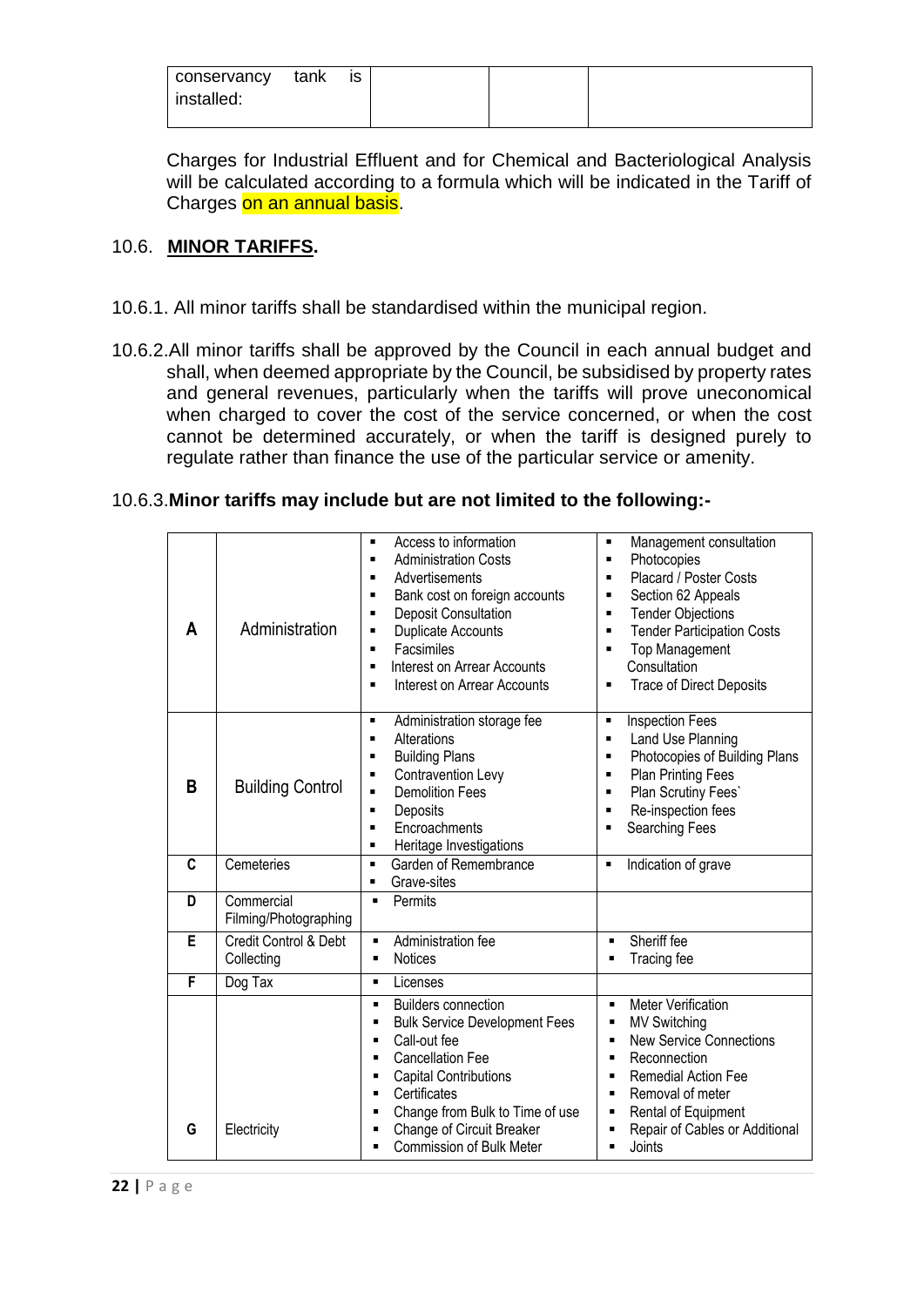|   |                            | Connection and Disconnection of<br>٠<br>Service<br>٠<br><b>Consumer Deposits</b><br>٠ | Repositioning of Meter<br>٠<br><b>Service Connections</b><br><b>Special Meter Readings</b><br>٠ |
|---|----------------------------|---------------------------------------------------------------------------------------|-------------------------------------------------------------------------------------------------|
|   |                            | Contractor Inspection<br>٠<br>Conversion of meters<br>٠                               | Still-off" inspections<br>٠<br><b>Street Lighting</b><br>٠                                      |
|   |                            | <b>Credit Control and Debt</b><br>٠                                                   | <b>Sundry Services</b><br>٠                                                                     |
|   |                            | Collection<br>٠                                                                       | Tariff change<br>٠                                                                              |
|   |                            | Damaged meter<br>٠<br>Disconnection<br>$\blacksquare$                                 | Unsafe/illegal leads per visit<br>٠                                                             |
|   |                            | <b>Extension Fee</b><br>٠                                                             | Upgrading extension Fee<br>٠<br>Verification of meter reading<br>٠                              |
|   |                            | Fee recalculation - no access<br>٠                                                    | Way leave<br>$\blacksquare$                                                                     |
|   |                            | <b>Meter Testing</b><br>٠                                                             | Wheeling<br>٠                                                                                   |
| н | Fire Services &            | <b>Plot Clearing</b><br>Е                                                             | Re-inspection Fee under the<br>٠                                                                |
|   | Disaster Management        |                                                                                       | <b>Bylaw</b><br>٠                                                                               |
| L | Housing                    | Administration<br>٠                                                                   | Rental<br>٠                                                                                     |
| J | Law Enforcement            | <b>Business Licenses</b><br>٠                                                         | <b>Inspection Fees</b><br>٠                                                                     |
|   |                            | Bylaw on outdoor advertising<br>٠<br>Impoundment of Hawkers goods<br>٠                | Pound fee Dogs and Cats<br>Е<br>Pound fee other animals<br>п                                    |
|   |                            | Deposits<br>٠                                                                         | Penalty for Late Return<br>٠                                                                    |
|   |                            | Facsimiles<br>٠                                                                       | Rental of Library Amenities<br>Е                                                                |
| Κ | Libraries                  | Photocopies<br>٠                                                                      | Reservations                                                                                    |
|   |                            | Scanning<br>٠                                                                         | <b>Special Requests</b>                                                                         |
|   |                            | Internet Usage<br>٠                                                                   | Subscription                                                                                    |
| L | <b>Municipal Buildings</b> | Lost Cards<br>٠<br>٠                                                                  | Visitors Fee                                                                                    |
|   |                            | Deposits<br><b>Rental of Amenities</b><br>П                                           | Rental of Equipment                                                                             |
| M | <b>Operational Cost</b>    | <b>Street Signage</b><br>٠                                                            | ٠                                                                                               |
|   |                            | ٠                                                                                     | $\blacksquare$                                                                                  |
| 0 |                            | ٠                                                                                     | <b>Memorial Benches</b><br>٠                                                                    |
|   | Property<br>Administration | Application lease/purchase<br>Encroachment Fee<br>٠                                   | Radio Mask                                                                                      |
|   |                            | Felling and Pruning of Trees<br>٠                                                     | <b>Street Signage</b><br>Ξ                                                                      |
|   |                            | Private Work<br>٠                                                                     | Tar and Patch Work                                                                              |
| P | <b>Public Works</b>        | Sale of Miscellaneous Items<br>٠                                                      | <b>Vehicle Entrances</b>                                                                        |
|   |                            | Storm Water Drainage<br>٠                                                             |                                                                                                 |
|   |                            | <b>Boat Launching</b><br>٠                                                            | Office Rental                                                                                   |
|   |                            | <b>Boat License/Permits</b><br>٠<br>Caravan Parks<br>٠                                | Open Spaces<br>Public Open Space                                                                |
|   | Recreational               | <b>Community Halls</b>                                                                | Schuss Houses                                                                                   |
| Q | Amenities                  | Deposit<br>٠                                                                          | Spaces for Sport<br>٠                                                                           |
|   |                            | Hawker Stalls Lagoons<br>٠                                                            | Sport Events                                                                                    |
|   |                            | Lagoons<br>٠                                                                          | Swimming pool                                                                                   |
|   |                            |                                                                                       |                                                                                                 |
| R | Roads                      | <b>Capital Contributions</b>                                                          | <b>Bulk</b><br>Service<br>Ξ<br>Development Fee                                                  |
|   |                            |                                                                                       | Refuse Bins<br>٠                                                                                |
|   |                            | <b>Capital Contributions</b><br>٠                                                     | <b>Rental of Bulk Containers</b><br>٠                                                           |
| S | Refuse Removal             | Deposits<br>٠                                                                         | Replacement of Bulk<br>٠                                                                        |
|   |                            | <b>Mass Containers</b><br>٠                                                           | Containers                                                                                      |
|   |                            |                                                                                       | Self Dumping                                                                                    |
|   |                            | <b>Bulk Service Development Fee</b><br>٠                                              | <b>Service Connections</b><br>٠                                                                 |
| Τ | Sewage                     | <b>Capital Contributions</b><br>٠                                                     | <b>Tank Services</b><br>٠                                                                       |
|   |                            | Connection of tanks<br>٠                                                              | Testing of tanks<br>٠                                                                           |
|   |                            | Disposal<br>٠                                                                         |                                                                                                 |
| U | Stony Point                | <b>Annual Permit</b><br>Е                                                             | Visitors<br>٠                                                                                   |
| V | Swimming Pool              | <b>Entrance Fee</b><br>٠<br>Galas<br>٠                                                | ٠<br>Training session                                                                           |
| W | Town Planning              | <b>Advertising Cost</b><br>٠                                                          | Registered Letter                                                                               |
|   |                            | <b>Application Fee</b><br>٠                                                           | Removal of Title Deed                                                                           |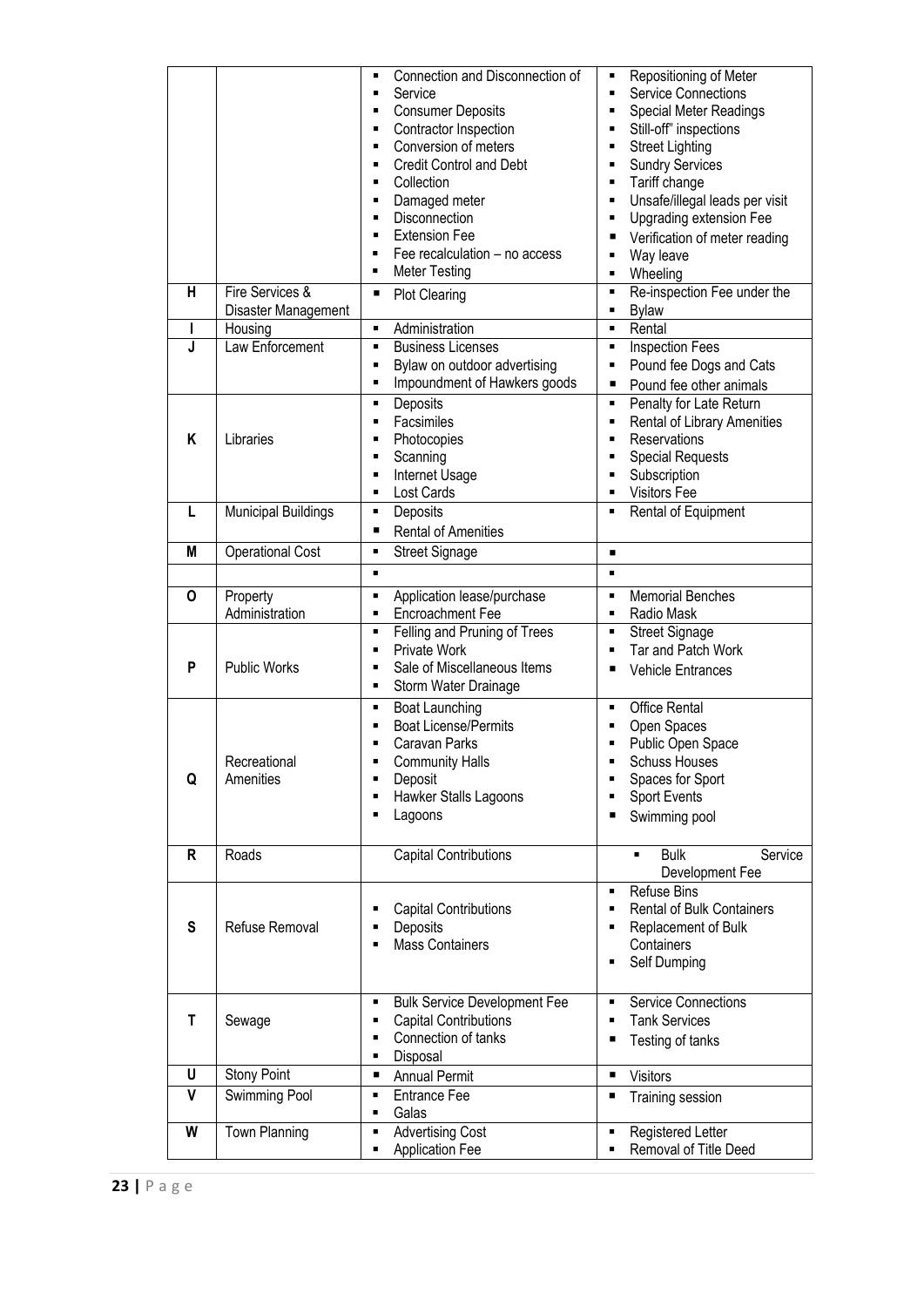|   |           | Contravention Levy<br>$\blacksquare$<br>Departure Fee<br>٠<br><b>Extension of Time</b><br>٠<br>Land use planning Fee<br>٠                                                                                                                                                                                                                                                                                                                                   | Restrictions<br>٠<br>Spatial Development<br>٠<br>Framework<br>Sub-division<br>٠<br><b>Zoning Fee</b><br>٠                                                                                                                                                                                                                                                                                     |
|---|-----------|-------------------------------------------------------------------------------------------------------------------------------------------------------------------------------------------------------------------------------------------------------------------------------------------------------------------------------------------------------------------------------------------------------------------------------------------------------------|-----------------------------------------------------------------------------------------------------------------------------------------------------------------------------------------------------------------------------------------------------------------------------------------------------------------------------------------------------------------------------------------------|
| X | Traffic   | Deposits<br>٠<br><b>Disabled Parking Tokens</b><br>٠<br>Driver's Licenses<br>٠<br><b>Escorting and Other Services</b><br>٠<br>Leaner's Licenses<br>٠<br><b>Parking Meters</b><br>٠<br>Professional Driver's Permits<br>٠                                                                                                                                                                                                                                    | <b>Removal of Vehicles</b><br>٠<br><b>Roadworthy Certificates</b><br>п<br>Storage Fees<br>٠<br>Taxi Rank Tokens<br><b>Towing Charge</b><br>٠<br>Vehicle Registration<br>$\blacksquare$<br>Wheel clamping fee<br>٠                                                                                                                                                                             |
| y | Valuation | Access to Information<br>٠<br><b>Clearance Certificates</b><br>▪<br>Deeds Office Registrations<br>٠<br>Impact studies<br>٠                                                                                                                                                                                                                                                                                                                                  | Revaluation<br>$\blacksquare$<br><b>Valuation Certificates</b><br><b>Valuation Roll</b><br>▪<br>Voters' Roll                                                                                                                                                                                                                                                                                  |
| Z | Water     | <b>Bulk Service Development</b><br>٠<br>Call-out Fee<br>٠<br><b>Capital Contributions</b><br>٠<br>Connection & Disconnection<br>٠<br><b>Consumer Deposits</b><br>٠<br>Convert to flow restrictor meter<br>٠<br><b>Credit Control and Debt</b><br>٠<br>Collection<br>٠<br>Damaged Water Meter<br>▪<br>Fee recalculation - no access<br>٠<br>Final meter reading<br>٠<br><b>Irrigation Water</b><br>٠<br><b>Meter Testing</b><br>٠<br>Meter verification<br>٠ | New Service Connections<br>Registration of borehole<br>٠<br><b>Remedial Action Fee</b><br>$\blacksquare$<br>Rental of Equipment<br>٠<br>Repair of meter<br>٠<br>Repositioning of meter<br>٠<br><b>Service Connections</b><br>$\blacksquare$<br>Special Meter Readings<br>٠<br>Still-off" inspections<br>٠<br><b>Sundry Services</b><br>Temporary connections<br>Verification of meter reading |

10.6.5.The Municipal Manager shall maintain a list of all minor services indicating their unit of service for the purposes of determining tariffs, fees, charges and levies. Such list shall be reviewed annually together with the proposed tariffs, fees charges and levies.

## **11. NOTIFICATION OF TARIFFS, FEES AND SERVICE CHARGES.**

- 11.1. After a draft budget as required by the Local Government: Municipal Finance Management Act, 2003 (Act No 56 of 2003) has been tabled, the Municipal Manager must invite the local community to submit representations for consideration by the Council. Such invitation includes the draft resolutions on taxes and tariffs proposed.
- 11.2. After approval of the budget, the Council will give notice of all tariffs approved at the annual budget meeting at least 30 days prior to the date that the tariffs become effective.
- 11.3. A notice stating the purport of the council resolution, date on which the new tariffs shall become operational and invitation for objections will be advertised by the Municipality.
- 11.4. All tariffs approved must have been considered at the annual budget meeting.